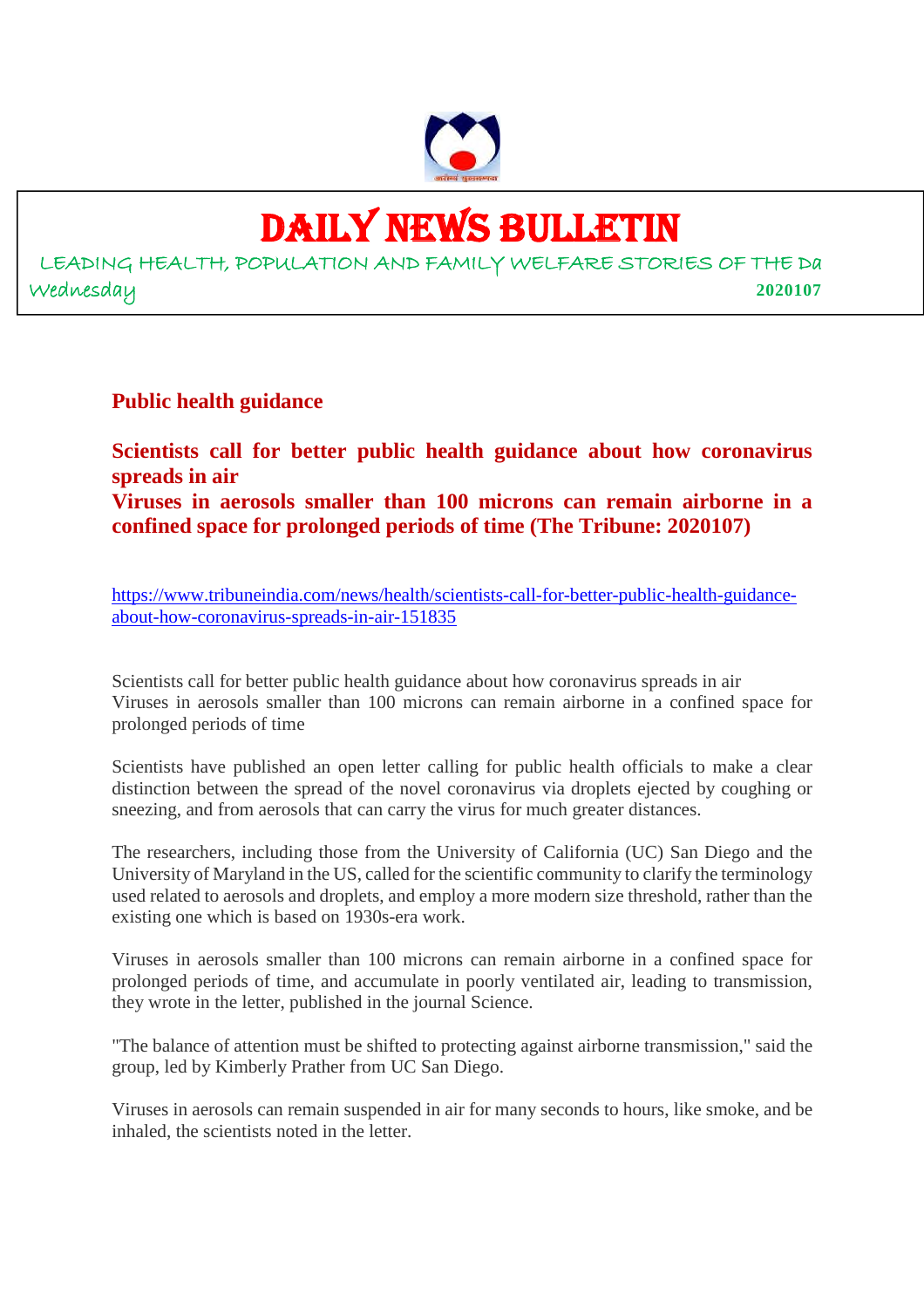"They are highly concentrated near an infected person, so they can infect people most easily in close proximity. But aerosols containing infectious virus can also travel more than two metres and accumulate in poorly ventilated indoor air, leading to superspreading events," the researchers noted.

In addition to mask wearing, social distancing and hygiene efforts, they urged for public health officials to articulate the importance of moving activities outdoors, improving indoor air using ventilation and filtration, and improving protection for high risk workers.

"The goal of this letter is to make it clear that the SARS-CoV-2 virus travels in the air and people can become infected via inhalation," Prather said.

"It is important to acknowledge this pathway so efforts can focus on cleaning the air and providing guidance on how to avoid risky indoor settings," he added.

According to the scientists, it is important for people to wear masks at all times in public buildings and confined spaces, not only when they can't maintain social distance.

"This isn't just an academic question, but a point that will help reduce transmission if public health officials offer clear and forceful guidance about this," said Linsey Marr, a co-author of the letter from Virginia Tech in the US.— PTI

#### **Active cases only 13.75 pc of total COVID-19 caseload**

#### **India continues to report a steadily declining trend of percentage of active cases (The Tribune: 2020107)**

https://www.tribuneindia.com/news/health/active-cases-only-13-75-pc-of-total-covid-19 caseload-151832

Active cases only 13.75 pc of total COVID-19 caseload So far 56,62,490 people have recovered from the disease in the country and exceed active cases of coronavirus infection by 47,43,467 as on date. Tribune photo.

India's 9,19,023 active cases of COVID-19 constitute "merely" 13.75 per cent of the total caseload as on date and the country continues to report a steadily declining trend of percentage of active cases, the Union Health Ministry said on Tuesday.

So far 56,62,490 people have recovered from the disease in the country and exceed active cases of coronavirus infection by 47,43,467 as on date, it stated.

"The declining trend of the percentage of active cases is commensurately supported by the rising percentage of recovered cases," the ministry underlined.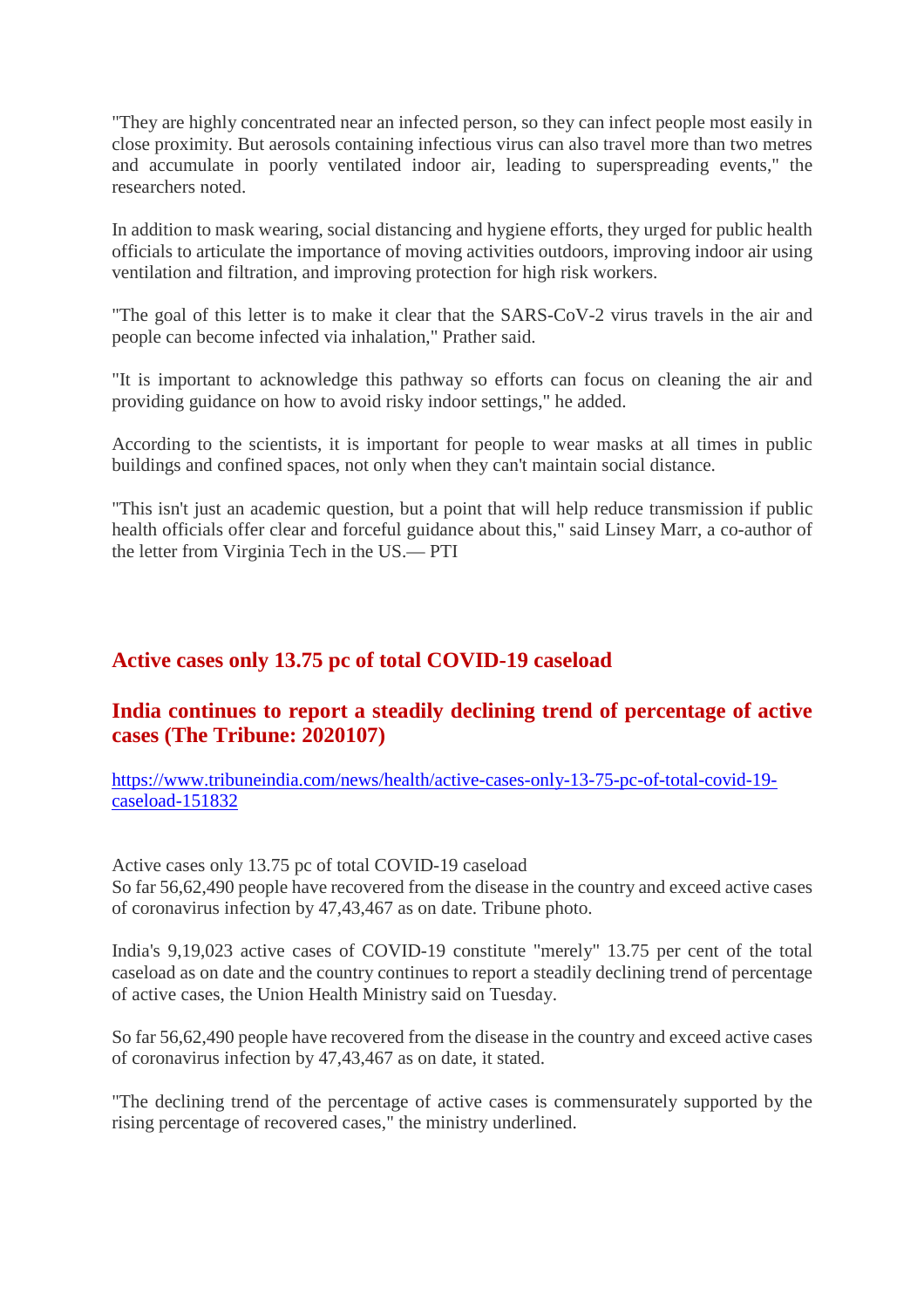The higher number of recoveries has aided the national recovery rate to further improve to 84.70 per cent, the ministry said.

A total of 75,787 people have recovered from COVID-19 and discharged in a span of 24 hours whereas 61,267 new infections were reported during the same period, according to the data updated at 8 am.

The new recoveries have exceeded the new confirmed cases in 25 states and UTs, the ministry highlighted.

Seventy-four per cent of the new recovered cases are concentrated in 10 states and UTs -- Maharashtra, Andhra Pradesh, Karnataka, Tamil Nadu, Kerala, Uttar Pradesh, Odisha, Delhi, Chhattisgarh and West Bengal, the ministry said.

Maharashtra alone has contributed the maximum with nearly 13,000 single-day recoveries.

The ministry said that 75 per cent of the 61,267 new confirmed cases recorded in a span of 24 hours are from 10 states and UTs.

Maharashtra continues to be the State reporting a very high number of new cases with more than 10,000 cases followed by Karnataka with more than 7,000 cases.

Also, 884 fatalities due to COVID-19 have been reported in a day, of these nearly 80 per cent are concentrated in ten states and UTs of Maharashtra, Karnataka, Uttar Pradesh Tamil Nadu, West Bengal, Andhra Pradesh, Punjab, Chhattisgarh, Delhi and Madhya Pradesh, the ministry said.

#### **Covid-19: What you need to know today (Hindustan Times: 2020107)**

https://epaper.hindustantimes.com/Home/ArticleView

October is festive season in India, but there's one more reason to celebrate this year — the end of the first wave of the coronavirus disease.

It's evident in one of the charts accompanying this 176th installment of Dispatch — a return of the seven-day average of daily cases to levels last seen in early September.

The reasons for this are not clear, and the pattern of daily case numbers is still a bit too volatile for my liking, but the downslope of the curve is clearly there to see. Inadequate testing doesn't seem to have caused this — the seven-day average of tests conducted every day has continued to rise — although a closer analysis of the break-up between RT-PCR and rapid antigen tests is needed before this can be conclusively said.

There has also been a slight fall in the number of daily deaths and a significant fall in the sevenday average positivity rate (number of people testing positive expressed as a percentage of the number of those tested).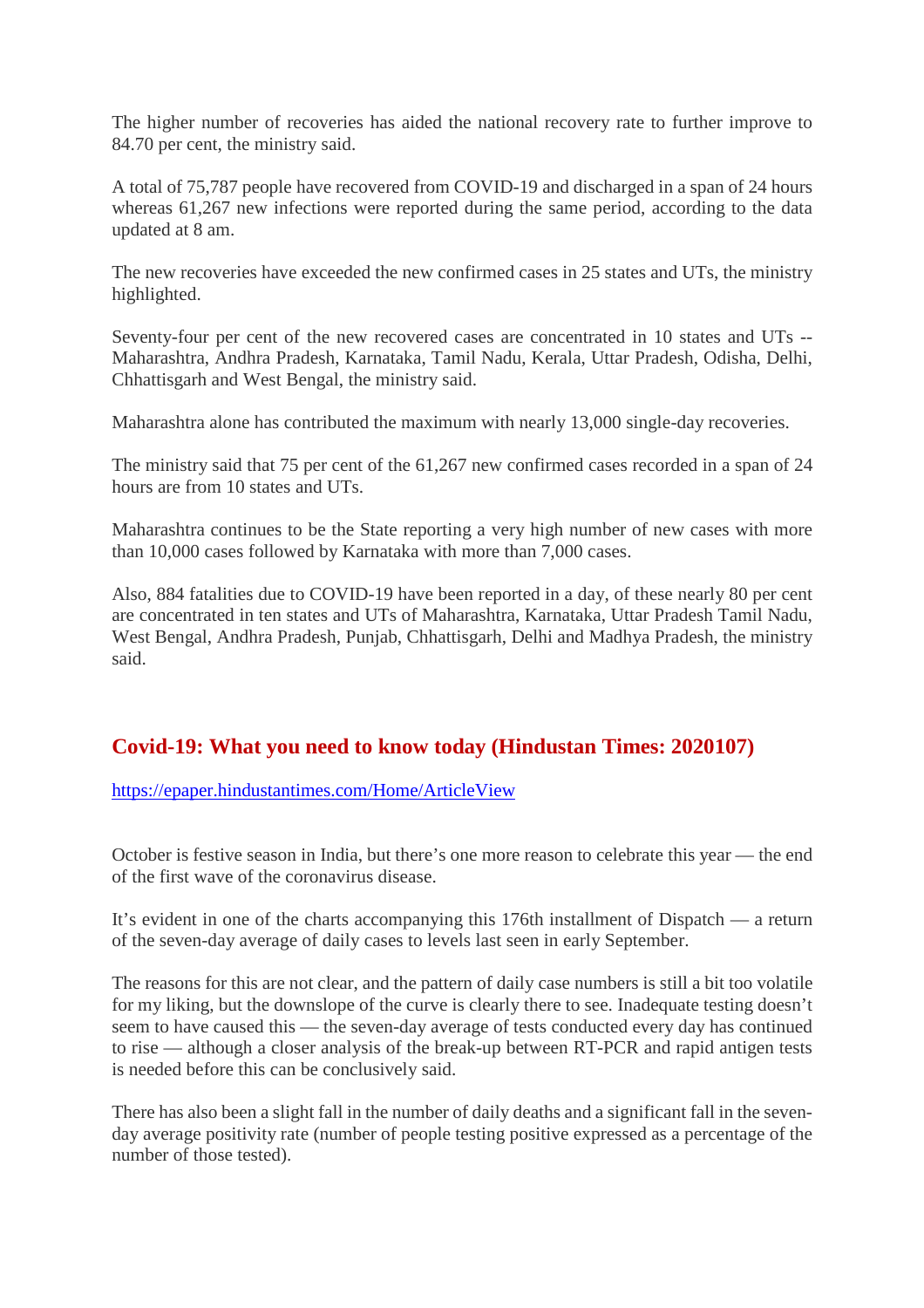This is the first time that the number of cases of Covid-19 — both daily and seven-day average — has declined consistently for at least a fortnight, perhaps more. Other countries have seen clear first waves (the US has also seen a second, and is now on its third), but, until now, not India. In late August and September, as cases climbed, a few experts erroneously referred to it as the second wave in the country, but as evident from the chart referred to in the first instance, it was merely a continuation of the same upward curve. That has changed — since the third week of September, the seven-day average of daily cases has been on a downtrend. And this, even after accounting for the Monday factor (the number of cases typically sees a dip on account of low testing over the weekend). On October 5, it was 59,980; on September 28, 69,685; on September 21, 74,693; on September 14, 81,801; on September 7, it was 77,816; on August 31, 67,484; and on August 24, 59,051. The pattern is clear.

And so, to repeat what I said at the beginning of this column, it is time to celebrate cautiously, in a social-distanced way, and with the complete awareness that the curve could go north again, and things south. After all, in both the US and in European countries such as France and Spain, the second wave was stronger than the first in terms of number of daily cases, although the deaths were far fewer.

For much of the first wave, Delhi, Maharashtra and Tamil Nadu accounted for a significant proportion of the infections in the country, although that's changed in the past few months.

Among these, the trajectory of the pandemic in Delhi shows that the Capital has actually seen two waves and that in Maharashtra shows that the western state, the worst hit by the coronavirus disease in the country, may be seeing the end of its first wave. Maharashtra's positivity rate is still a bit too high (a seven-day average of 18.7% on Monday) to say this with certainty, but even that number is at least eight percentage points off its recent peaks indicating some sort of turnaround.

Tamil Nadu presents an interesting study though. The number of cases in the state has been on a long (and high) plateau since early August — it isn't clear why — although its positivity rate seems well under control. The testing in both Delhi and Maharashtra appears to have dropped off a bit, while Tamil Nadu continues to remain a (positive) outlier.

#### **Delhi's 2nd Covid wave**

#### **Delhi's 2nd Covid wave has already hit its peak: Kejriwal (Hindustan Times: 2020107)**

#### https://epaper.hindustantimes.com/Home/ArticleView

Chief minister says the situation in the national capital is under control; experts caution worst may not be over

A woman fixes her child's mask at a Covid-19 testing centre in the Capital. AP

With the number of daily new coronavirus disease (Covid-19) cases in the city dropping consistently since its mid-September peak, Delhi chief minister Arvind Kejriwal on Tuesday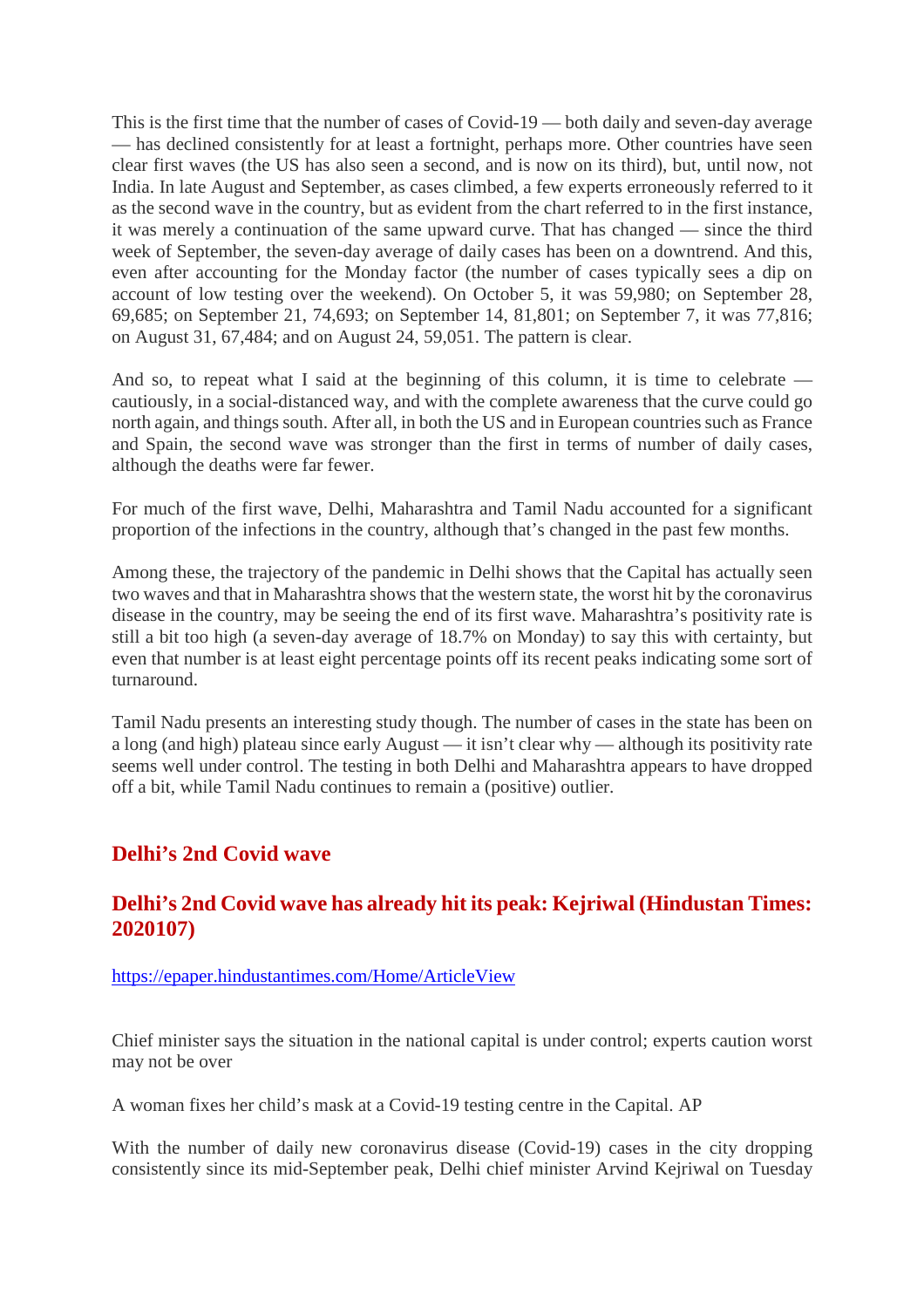said the "second wave" of the infections had already peaked, and the situation in the Capital was under control again.

"The Covid-19 situation in Delhi is under control now. The peak of the second wave of infections was witnessed on September 17, when around 4,500 cases were recorded. With time, the number of fresh cases have gone down even with the high number of tests being done. Similarly, the occupancy of hospital beds that had gone up to about 7,200 has dropped again to 5,500. The occupancy in ICUs has reduced too. I hope we are past the second peak," said Kejriwal during his visit to a manufacturing plant of crop stubble decomposer in Najafgarh.

On September 17, 4,432 cases of Covid-19 had been reported.

Kejriwal had earlier mentioned the possibility of Delhi already having moving past the peak of the "second wave" of Covid-19 on August 24.

The number of cases of the infection had shot up during the second and third weeks of September. On its peak during what the government said was the "second wave", the sevenday average of daily cases in Delhi touched a all-time high (so far) of 4,174. This number dropped to 3,960 during the third week of September, after which it now stands at 2,701 as of Tuesday. The Capital added 2,676 cases of Covid-19 on Tuesday, when 53,591 tests were conducted.

Experts said it is better to wait for more data to determine if the so-called second wave has passed.

"The number of cases is definitely coming down, as per the data available in the public domain. However, to say whether this was the second wave of infection and whether we are past it, we will need more detailed data. In epidemiology, a second wave will be when the first wave has subsided to the baseline and has remained low for some time before going up," said Dr Puneet Mishra, professor of community medicine at the All India Institute of Medical Sciences (AIIMS).

Mishra said it is likely the cases will keep going up and down until herd immunity is developed.

When asked about the outcome of the latest sero-survey (which showed lower prevalence rate of antibodies among people), Kejriwal said the survey was done in a "decentralised" manner and the outcome is related to change in "sample collection method". He, however, did not elaborate further on this.

The sample collection for the third round of sero-survey conducted in the first five days of September was ward-wise instead of district-wise as in the previous surveys.

The samples were also collected according to the places of residence such as whether the participants were living in planned colonies, unauthorised colonies, or slums. The prevalence dipped to 24.8% from the previous 29.1%.

"The dip could have been because of the change in the sample collection method. There are also some reports of the antibody titers (concentrations) going down over time. However, even if antibody levels go down, people are likely to still have innate immunity from the infection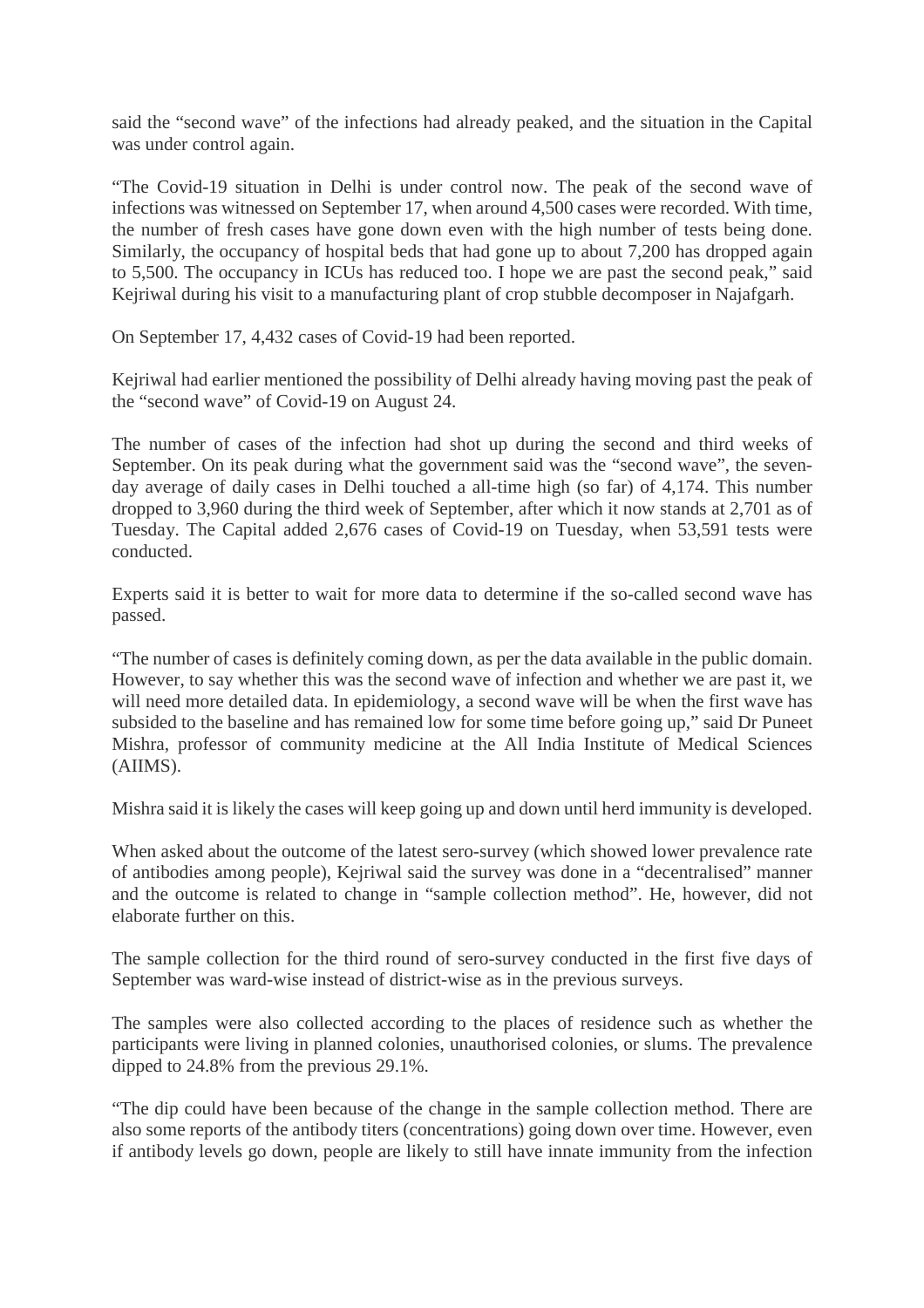with very few cases of re-infection. This means Delhi might develop herd immunity soon," Dr Mishra said.

#### **Coronacases (The Asian Age: 2020107)**

http://onlineepaper.asianage.com/articledetailpage.aspx?id=15149648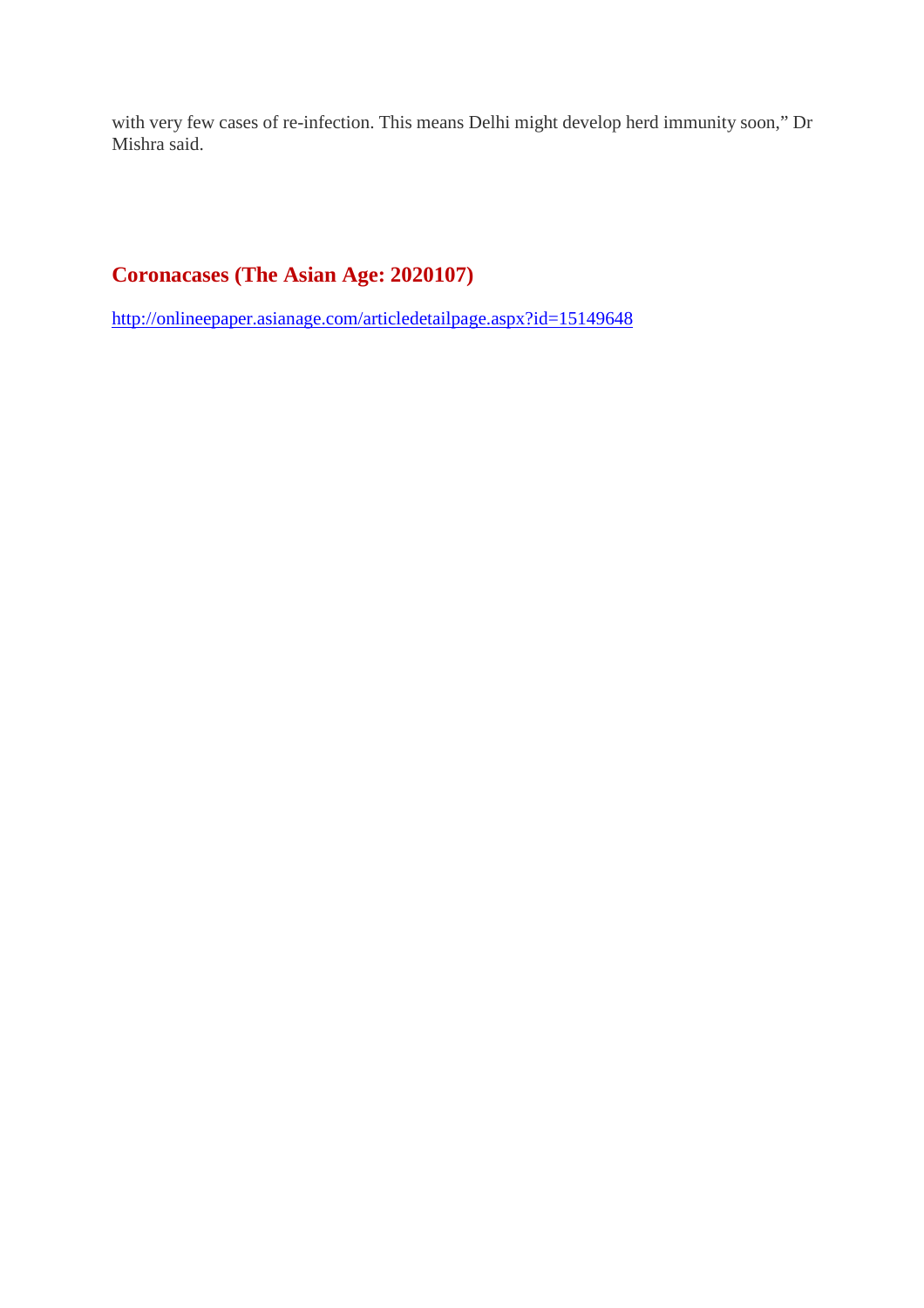### 39 fatalities in 24 hours, total death count reaches 5,581

**AGE CORRESPONDENT** NEW DELHI, OCT. 6

Chief minister Arvind Kejriwal on Tuesday said the national capital is past the peak of the second wave of coronavirus and the situation has been controlled to a large extent.

City, meanwhile, recorded 2.676 new cases and 39 deaths in last 24 hours. Out of total, 2,95,236 patients,  $22,720$  are active and  $2,66,925$  are recovered. City death tolls due to Covid-19 standa at 5,581.Mr Keiriwal said the Delhi government increased the testing exponentially to detect the infection.

"Delhi hit the peak of the<br>second wave of Covid-19 on September 17 when 4,500 cases were reported across the city. The situation has been controlled to a large extent. I hope the second wave will slowly pass," said Mr Kejriwal.

Testing in Delhi hit the 60,000 a day mark in September compared to 20,000 tests per day in<br>August. The chief minister also said that 10,000 beds are now unoccupied in hospitals. At one point, 7,200 beds were occupied.

According to Delhi government data, 1,947 new cases on Monday increased the cumulative count to 2,92,560 cases, while 32 fatalities took the number of deaths to 5,542.

Forty-eight deaths were reported on September 29, the highest in a day since July 16, when the city reported 58 deaths.

On Monday, the case positivity rate was 5.47 per<br>cent, while the cumulative positivity rate was 8.82 per cent. The average death rate for the last 10 days stands at 1.41 per cent.

Experts also concurred that Covid cases have come down in the last few days and that Delhi has crossed the peak of the second Covid wave.

"We had a similar experience at the hospital. We had a peak, and then it<br>came down. The number



Chief minister Arvind Kejriwal, environment minister Gopal Rai and others visit Bio Decomposer centre at Najafgarh in New Delhi on Tuesday.  $-PTI$ 

went up again but now we are seeing a decline in admissions. If the numbers persist for a week, we can safely say that we are past the second peak," said Dr Rajesh Chawla, senior consultant, critical care and respiratory medicine at<br>Indraprastha Apollo Apollo Hospital. Suresh Kumar, medical director of Lok Prakash Navak Jai Narayan Hospital, said<br>there is certainly a decline in the number of new coronavirus cases as compared to mid-September.

We can say that the second peak is over now. The number of cases is expected to decrease further," he said, adding that the high number of deaths over the last few days can be attributed to severe patients<br>coming to Delhi for treatment from neighbouring states. Dr BL Sherwal, medical director of Rajiv Gandhi Super Specialty<br>Hospital, said, "We also saw an increase in hospital admissions around September 16-17 when the cases rose. But the number of admissions has decreased now and discharges have increased.'

#### 247 new cases in Noida. tally crosses 14,000-mark

Noida, Oct. 6: Uttar Pradesh's Gautam Buddh Nagar registered 247 new Covid cases on Tuesday, taking the district"s<br>infection tally to 14,163, official data showed.

The district"s active cases count rose to 1,434 from 1,345 on Monday even as 158 more patients were discharged, according to the data released<br>by the UP Health Department for a 24-hour period.

The district has so far recorded 12,673 recoveries, seventh highest in the state, according to the data.

The death toll stands at 56 with a mortality rate of 0.39 per cent, it stated.

As per official figures on Tuesday, the recovery rate of patients in the district dropped slightly to 89.47 per cent from 89.93 per cent on Monday.

There were 44,031 active cases across UP on Tuesday. So far, 3,70,753

patients have recovered across the state, while the death toll linked to Covid climbed to 6,153, the data showed.

Recntly, An inspector in Gautam Buddh Nagar succumbed to Covid-19 on Saturday, officials said, recalling his exemplary work as a "frontline warrior" during the coronavirus-induced  $lock$ down.

Amit Kumar Singh, in his 40s, was also heading the Phase 3 police station, the officials said.

"He was admitted to the Sir Gangaram Hospital in Delhi for Covid-19 treatment. He was admitted in the ICU (intensive care unit) where he passed away on Saturday morning. according to a police statement.

Gautam Buddh The Nagar Police said Singh was a "dedicated, disciplined, well behaved and popular" policeman.

PTI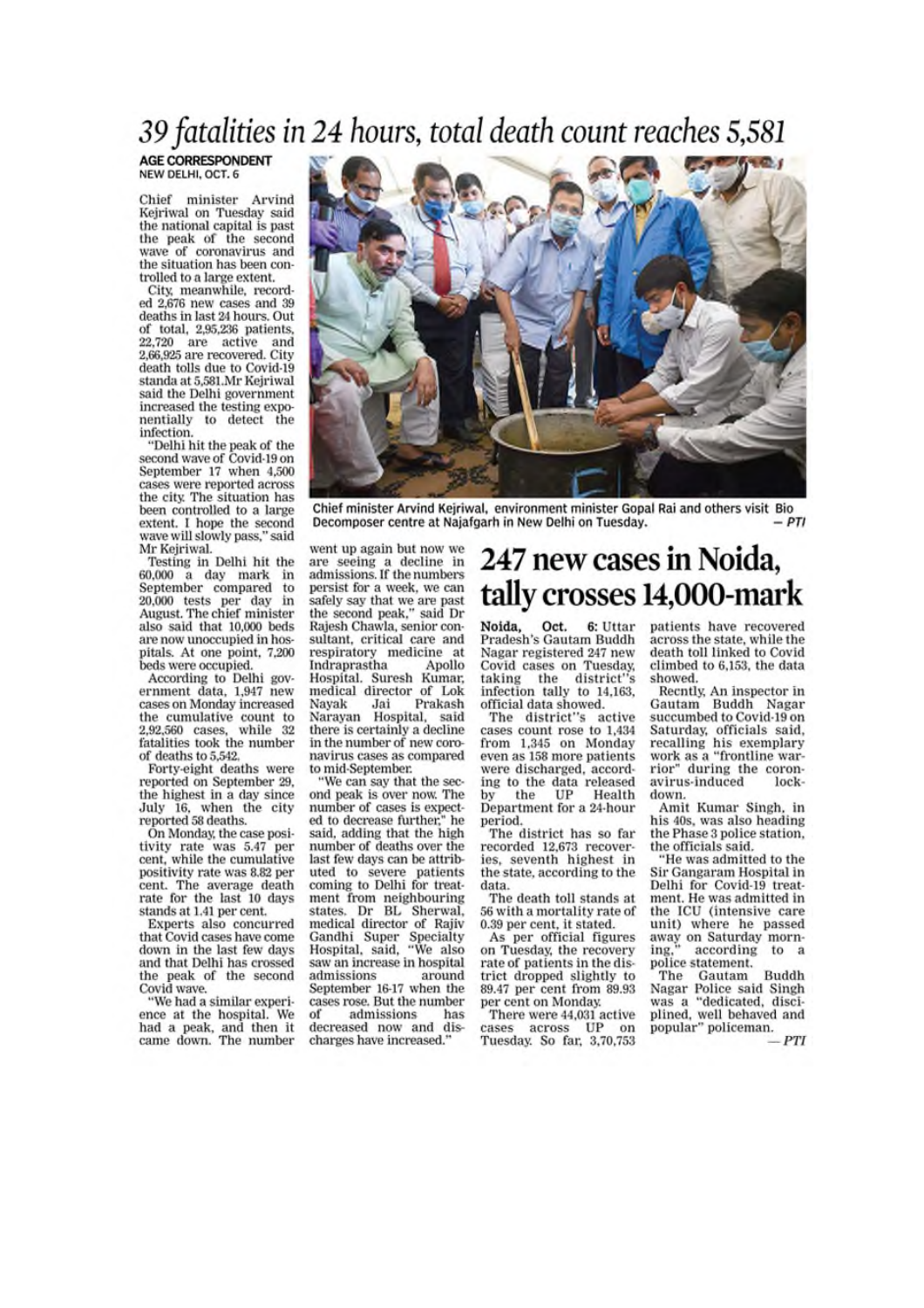http://onlineepaper.asianage.com/articledetailpage.aspx?id=15149650

## Over 65% of beds for Covid-19 patients vacant at city hospitals

New Delhi, Oct. 6: With coronavirus cases here witnessing a decline in the last few days, over 65 per cent of beds for Covid patients in the city hospitals are vacant, data on Delhi Corona app showed.

However, the bed occupancy is higher in private hospitals as compared to government-run facilities.

At the LNJP Hospital, which is the Delhi government's biggest Covid facility, 1545 of 2000 beds are vacant, while the GTB Hospital has a vacancy of 1321 beds against its<br>strength of 1500, according to Delhi Corona app.

Apollo Indraprastha Hospital has 110 out of 300 beds vacant, while only 53 out of 250 beds are unoccupied in Max Smart Saket. At Sir Gangaram<br>Hospital, 60 beds are vacant out of 200 beds earmarked for Covid patients.

Out of the total 15,822<br>beds for Covid patients in Delhi, only 5,402 are occupied, according to the Corona app, which provides the latest details<br>about the availability of beds and ventilators in the city hospitals.

Also, 561 of 1,321 Covid<br>ICU beds with ventilators are occupied, accounting for over 42 per cent of OUT OF the total 15,822 beds for Covid patients in Delhi, only 5.402 are occupied. according to the Corona app, which provides the latest details about the availability of beds and ventilators in the city hospitals

vacant status, data on the app showed.

Delhi recorded 32 Covid fatalities on Monday, taking the death toll to 5,542. while 1,947 fresh cases took the tally to over 2.92 lakh. The city reported 1,947 new cases on Monday, 2,683 on Sunday, 2,258 on Saturday, 2,920 on Friday, 3,037 on Thursday, and 3,390 on Wednesday.

Dr BL Sherwal, medical director of Rajiv Gandhi Super Speciality Hospital. said, "We saw an increase in hospital admissions around September 16-17 when the cases saw a spike. But now the hospiadmissions have tal decreased and discharges have increased. Beds occupancy has gone down.

The awareness and home isolation measures of the Delhi government are to be credited for this, he said. The Covid dedicated facility has 500 beds,

of which 393 are vacant. He said nearly 90 patients are in ICU. Indraprastha Apollo Hospital's Dr Rajesh Chawla said private hospitals are seeing more occupancy as people, who can afford treatment there, prefer them over government facili-<br>ties. "We had a peak and then it came down and then it went up but now we are seeing a decline in<br>admissions," he said.

Dr Mugdha Tapdiya, senior consultant, internal medicine, Fortis<br>Hospital Vasant Kunj, said there was a time when it was very difficult to find beds in hospitals but now the situation has become a little better.

"The ICU beds are still occupied because once the patient goes in the ICU, they take time and if they go on a ventilator, the recovery takes more. Sometimes, it takes 10-15 days and sometimes even months. There is no movement from the ICU to the outside that is why it is difficult to get ICU beds.' she said.

All seven Covid ICU beds with ventilators at the hospital are occupied, while 12 out of 28 ICU beds without ventilators are vacant, according to Delhi Corona app.  $=$   $PTI$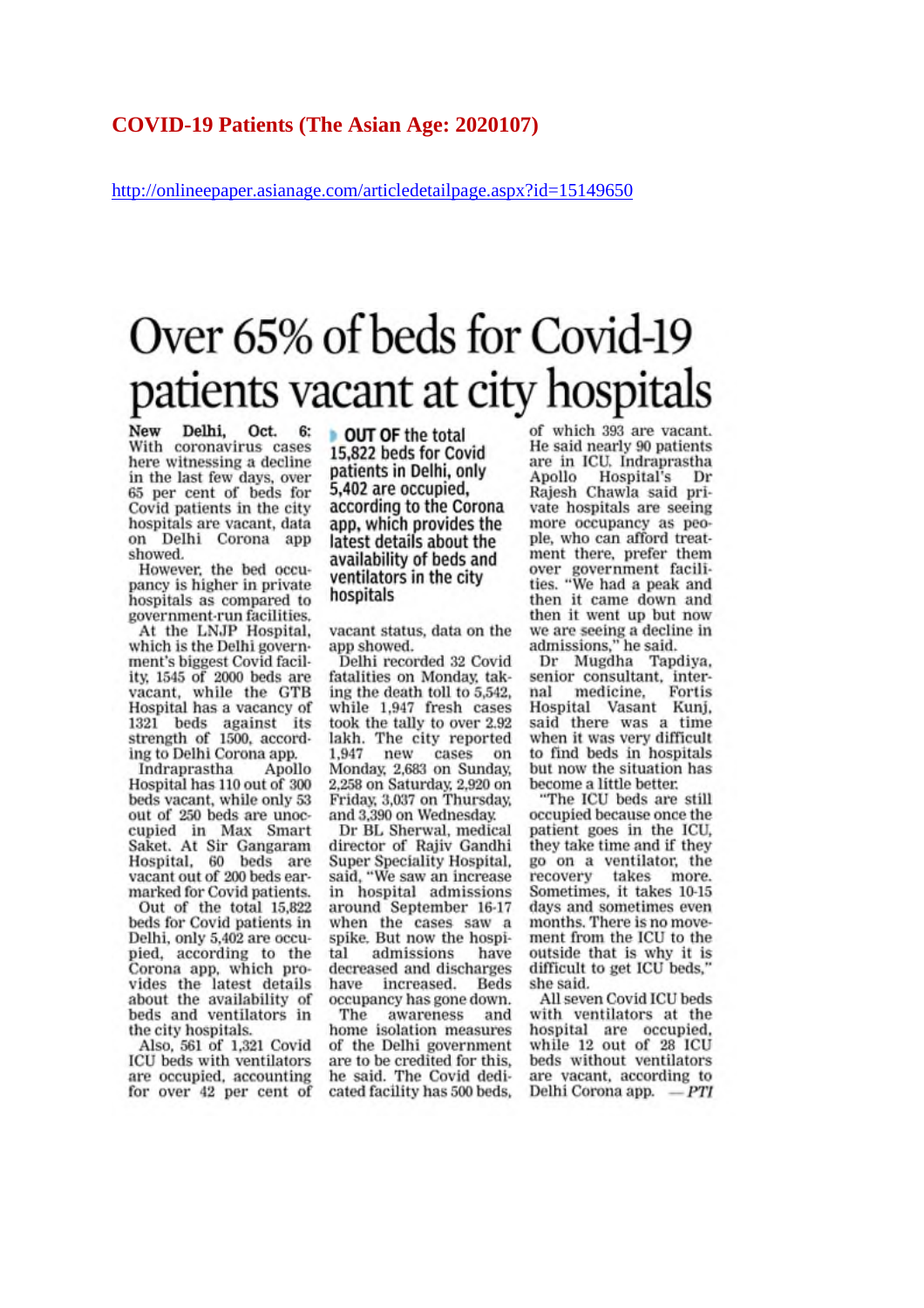#### **Women Problems (The Asian Age: 2020107)**

http://onlineepaper.asianage.com/articledetailpage.aspx?id=15149672

## '58% young women face online harassment, abuse'

New Delhi, Oct. 6: A latest global survey carried out across 22 countries has<br>revealed that girls and young women are one of<br>the biggest targets of violence online and abuse

Carried out by UK-based humanitarian organisa-<br>tion Plan International, the survey, titled "State of<br>the World's Girls Report", involved 14,000 women<br>aged 15-25 from 22 counager *including* India,<br>Brazil, Nigeria, Spain,<br>Australia, Japan,<br>Thailand and the United States.  $\alpha$ <sup>r</sup> Ahead the

International Day of Girl

Child 2020 on October 11. the survey highlighted<br>that 58 per cent of the per cent of the<br>ents accepted<br>faced online<br>ent or abuse on respondents having faced online<br>harassment or abuse on different social media<br>platforms such as such as<br>Instagram, Facebook Facebook, Instagram,<br>Twitter, WhatsApp, and<br>TikTok.

percentage The  $\alpha$ f affected women was similar for different regions around the globe.

"In Europe 63 per cent of<br>girls reported harass-<br>ment, followed by 60 per cent of girls in Latin<br>America, 58 per cent in<br>the Asia-Pacific region, 54 per cent in Africa, and 52

OF THE GIRLS who have been harassed, 47 per cent have been threatened with physical or sexual violence, while 59 per cent faced abusive and insulting language online

North per cent<br>America," in the report found.

Ranging from threats of sexual violence to racist comments and stalking. harassment online young women was directed in different manners ed in different manners.<br>Of the girls who have<br>been harassed, 47 per cent have been threatened

with physical or sexual violence, while 59 per<br>cent faced abusive and insulting language online.<br>A large

number women from minority<br>and LGBTQ+ communi-<br>ties said they were ties said they were<br>harassed because of their identities.

worthings who were<br>harassed, 42 per cent of<br>the girls who identified<br>themselves as LGBTIQ+; 14 per cent who self-identified as having a disability; and 37 per cent who<br>identified themselves as<br>from an ethnic minority<br>said they get harassed<br>because of it," found the

survey conducted from<br>April 1 to May 5.

Despite the anonymity<br>that social media provides, girls and young<br>women do know something about their<br>harassers. Harassment<br>from strangers was more frequent and more frightening than from people<br>they knew.<br>"While 11 per cent of the

surveyed girls were<br>harassed by a current or former intimate partner, 21 per cent pointed<br>towards friends and 23 per cent knew their<br>harassers from school or<br>work," it said.

 $PTI$ 

#### **Vanquishing viruses**

#### **Vanquishing viruses: On Nobel Prize for medicine (The Hindu: 2020107)**

#### https://www.thehindu.com/opinion/editorial/vanquishing-viruses-on-nobel-prize-formedicine/article32785917.ece

The Nobel Prize for Medicine is an inspiration to researchers working on SARS-CoV-2 At a time when the world is faced with multiple assaults from a frighteningly obscure virus, it cannot be mere coincidence that the Nobel Committee decided to anoint three scientists who peeled the layers off another virus that confounded generations of physicians — the Hepatitis C virus (HCV). The 2020 Nobel Prize in Physiology or Medicine, to Harvey J. Alter, Michael Houghton and Charles M. Rice, is a stout endorsement of years of work that went towards identifying one of the world's greatest scourges. But to see it shorn of the context it is couched in would be to miss the larger point or purpose it could serve. Choosing researchers who went after a pathogen, and succeeded in unwrapping the whole puzzle at a time when others are fighting fatigue in a daily battle against the SARS-CoV-2 virus, is also a hat tip to the virologists and geneticists burning the midnight oil, for over nine months now.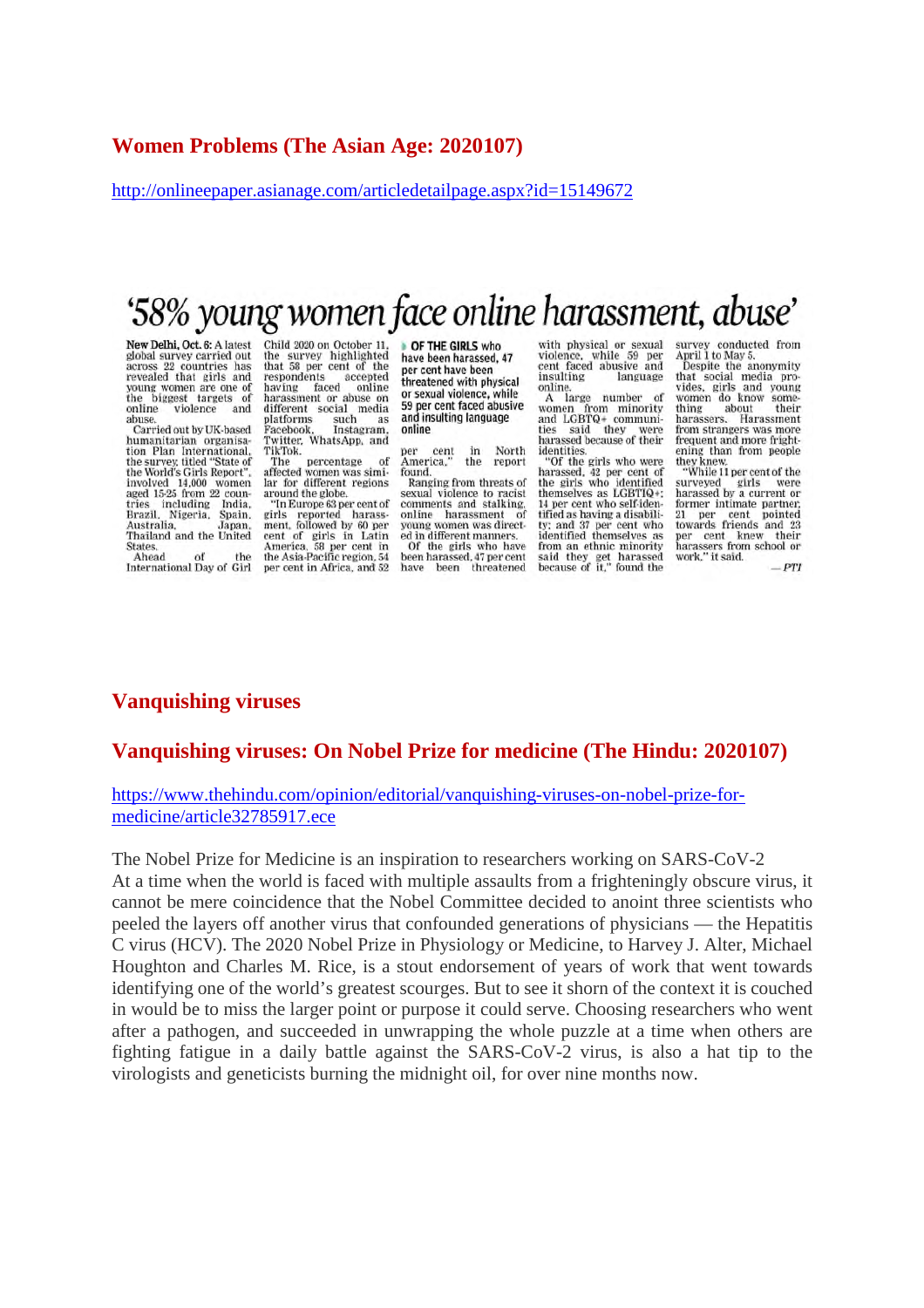#### **Coronavirus | Vaccine supplies**

#### **Coronavirus | Vaccine supplies likely from early 2021: Health Secretary (The Hindu: 2020107)**

https://www.thehindu.com/sci-tech/health/vaccine-supplies-likely-from-early-2021/article32786193.ece

Plan is to digitally track procurement, storage, distribution and administration on real-time basis

The Union Health Ministry said on Tuesday that it was expecting COVID-19 vaccine supplies to be available from early next year.

#### **Coronavirus | Post-pandemic stress**

#### **Coronavirus | Post-pandemic stress mistaken for cardiac issues (The Hindu: 2020107)**

https://www.thehindu.com/sci-tech/health/coronavirus-covid-19-stress-inducing-symptomsof-cardiac-problems/article32766668.ece

Most patients who are consulting cardiologists in fact need counselling, says doctor A pounding heart — giving the sense of an imminent heart attack or other cardiac problems is making people consult specialist doctors through video calls. Cautioning that only detailed examinations and diagnostic reports can help doctors diagnose the actual cause of the problem, a cardiologist said that stress and anxiety, triggered by various reasons, could give a sense of an abnormal heart rhythm.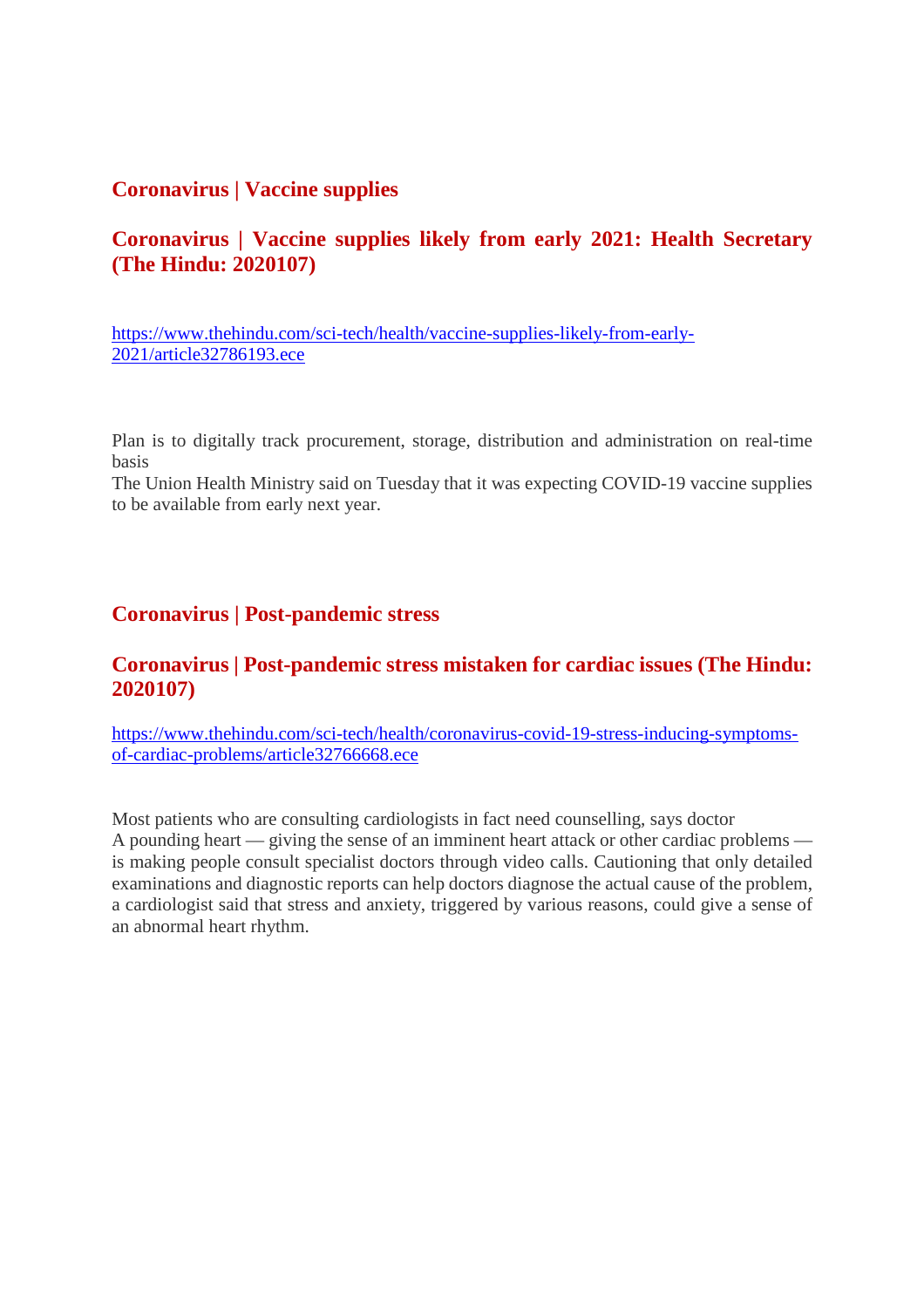#### **Telemedicine**

#### **Telemedicine saves chronic pain patients time, money (New Kerala: 2020107)**

#### https://www.newkerala.com/news/2020/176988.htm

Patients who saw a pain medicine specialist via telemedicine saved time and money and were highly satisfied with their experience, even before the Covid-19 pandemic, say researchers.

The study, presented at the recent ANESTHESIOLOGY 2020 annual meeting, verified that many chronic pain patients are confident they will receive good care via telemedicine while avoiding lengthy commutes and time in traffic.

"This era of contactless interactions and social distancing has really accelerated the adoption of telemedicine, but even before the pandemic, patient satisfaction was consistently high," said study lead author Laleh Jalilian from the University of California, Los Angeles (UCLA) in the US.

According to the researchers, patients who are being evaluated for new conditions may be better off having office visits initially.

"But once patients establish a relationship with providers, follow-up visits can occur efficiently with telemedicine, while maintaining patient rapport and quality outcomes. We believe 50 per cent of our visits could be conducted via telemedicine," Jalilian said.

In the study, the researchers offered patients the choice of an in-office or telemedicine visit via secure video meetings or telephone calls 1,398 patients chose telemedicine and were seen via 2,948 virtual appointments over a period of seven months.

Researchers determined that patients who opted for virtual visits avoided a median roundtrip driving distance of 26 miles and saved a median 69 minutes in traffic per trip, and a median of \$22 on gas and parking per visit.

They also saved a median of \$156 over the course of a median of three visits by avoiding the driving time and parking costs.

Of the 327 patients who completed surveys, 92 per cent said they were satisfied with their experience.

The researchers said that for the adoption of telemedicine to be sustainable for pain clinic practices, policymakers should consider expanding reimbursement to encourage its use and create payment models that take into account the additional work required to offer telemedicine visits.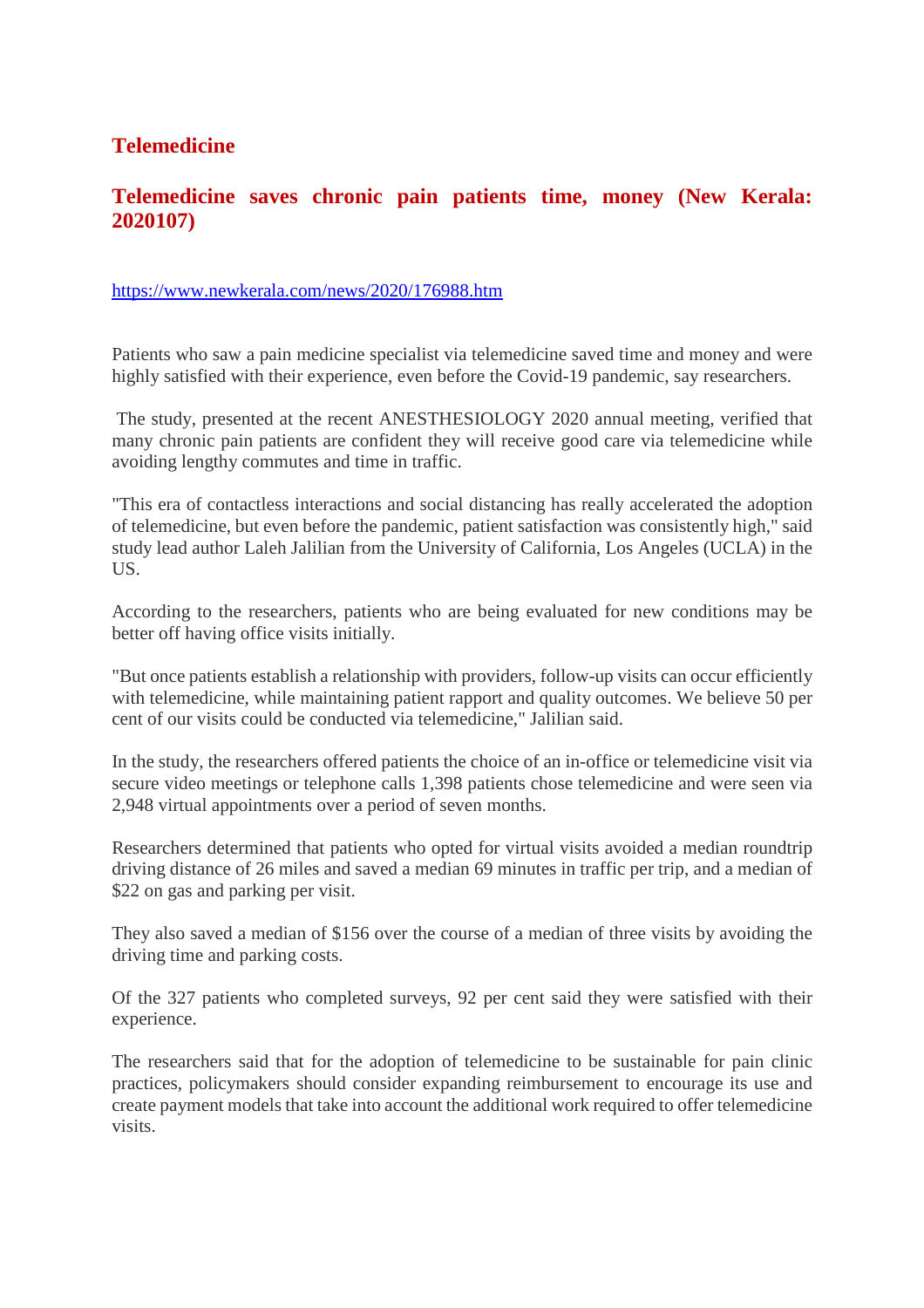"Now that telemedicine is more widespread, it may become a valued part of care delivery in chronic pain practices," said Jalilian.

"We hope it will encourage policymakers and insurance providers to continue to support these platforms and inspire more innovation in this developing field of research and patient care," the study authors wrote.

#### **Influenza vax**

#### **Influenza vax may provide roadmap to prevent Covid-19: Study (New Kerala: 2020107)**

https://www.newkerala.com/news/2020/176869.htm

Seasonal influenza vaccine development and mass production may lead to future efforts targeted at developing and evaluating vaccine strategies for Covid-19, say researchers.

In the study, published in the Journal of the American College of Cardiology, the research team evaluated whether existing flu trial networks could offer primary and secondary prevention strategies for patients with cardiovascular disease at risk of complications from Covid-19.

The World Health Organisation (WHO) estimates that influenza kills as many as 6,50,000 people every year globally, citing influenza as a top 10 leading cause of death among people of all ages, especially those with one or more comorbidities like cardiovascular disease.

Furthermore, seasonal influenza epidemics have been associated with population-level increases in cardiovascular hospitalisation and mortality.

For these reasons, clinical guidelines recommend the general population receive their flu vaccination annually to reduce the risk of influenza-like illness, with high-risk individuals the most urged to get vaccinated.

Research has shown that viral respiratory infections such as seasonal influenza and Covid-19 are risk factors for cardiovascular disease.

Patients with cardiovascular disease are also at a higher risk of complications following viral respiratory infections, including increased morbidity, mortality and health care utilization.

Current data suggests influenza infection and the novel coronavirus share similar symptoms at the outset, primarily fever, cough and shortness of breath. However, Covid-19 appears to be more contagious than the flu.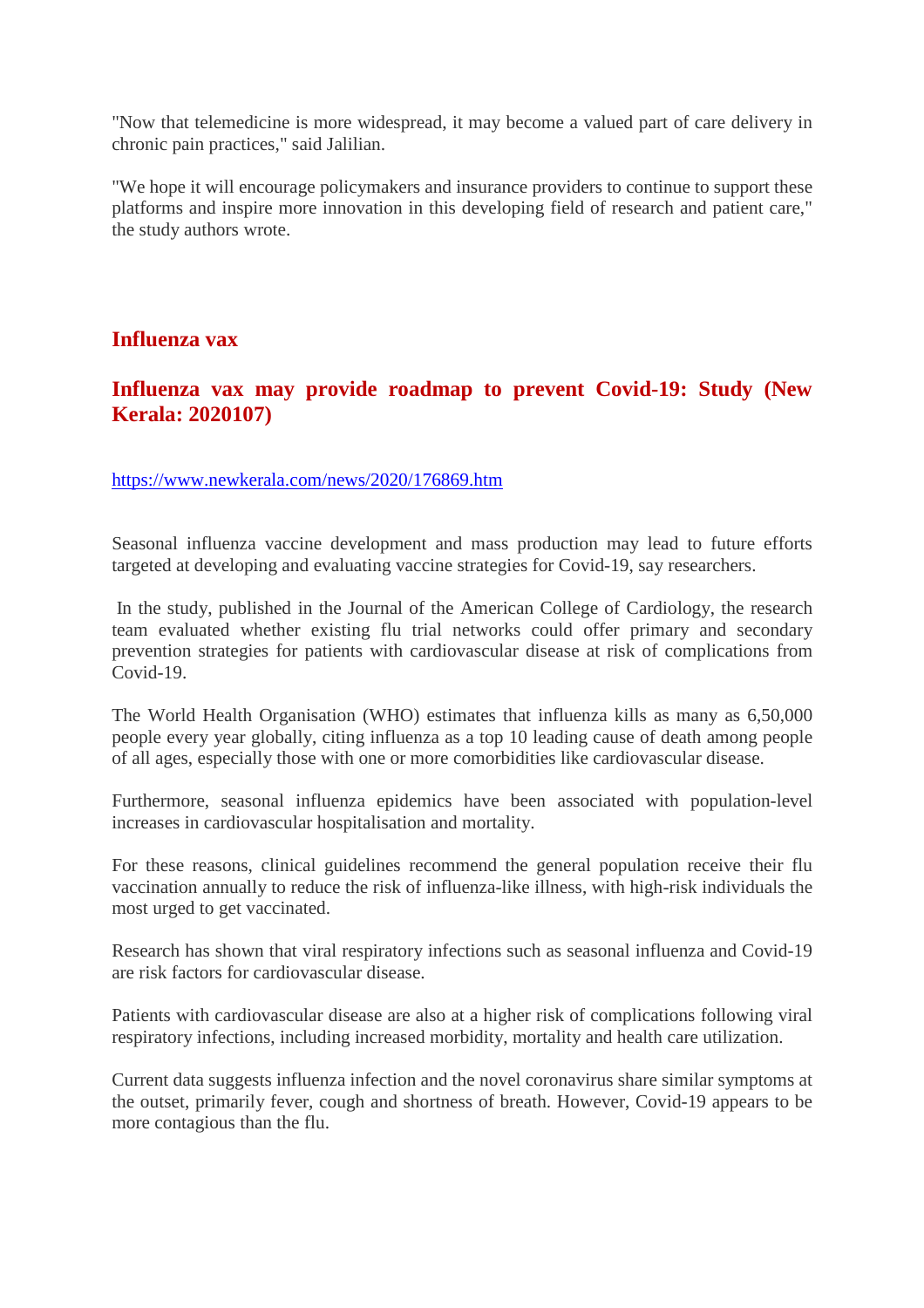"Although Covid-19 and other respiratory virus infections are associated with acute myocardial infarction and other cardiovascular events, influenza has the best evidence of a safe vaccine option for cardiovascular risk reduction to date," said study author Jacob A. Udell from the University of Toronto in Canada.

Several observational and small, randomized studies have suggested that influenza vaccination may serve as a preventative measure against adverse cardiovascular outcomes.

However, despite international guidelines recommending routine influenza and pneumococcal vaccination for patients with cardiovascular disease, uptake is substantially lacking and often deprioritised, including at the time of cardiovascular hospitalisation.

There are currently three international cardiovascular outcome trials examining the cardioprotective effects of different influenza vaccine formulations, according to the team.

"Three large ongoing influenza vaccine cardiovascular outcome trials have an opportunity to contribute further to our understanding of the underlying comorbidities in these patients that may be driving morbidity and mortality associated with Covid-19 infection," Udell said.

"While developing new vaccines, we will also definitively learn soon whether influenza vaccination is an effective, low-cost, widely available therapy that reduces cardiovascular risk, which may further help prevent fatal and nonfatal cardiovascular complications of Covid-19," Udell noted.

#### **Mental health**

#### **Covid-19 taking heavy mental health toll on people: Study (New Kerala: 2020107)**

New research has added to the growing body of evidence that the Covid-19 pandemic is taking a heavy mental health toll even on people who are not directly impacted by the disease.

The study, published in the journal Frontiers in Psychiatry, found that people in countries with low rates of infection and fatalities -- like Australia at the onset of the pandemic -- still experience twice as much depression and anxiety.

These outcomes are largely related to financial stress and disruptions in people's social lives.

"We already know from past pandemic research that the people who are most affected, such as those who become ill and/or are hospitalized and their careers affected, experience more severe impacts," said study author Amy Dawel from the Australian National University.

"However, the impacts of Covid-19 on the broader population in relatively less affected countries are also likely to be substantial.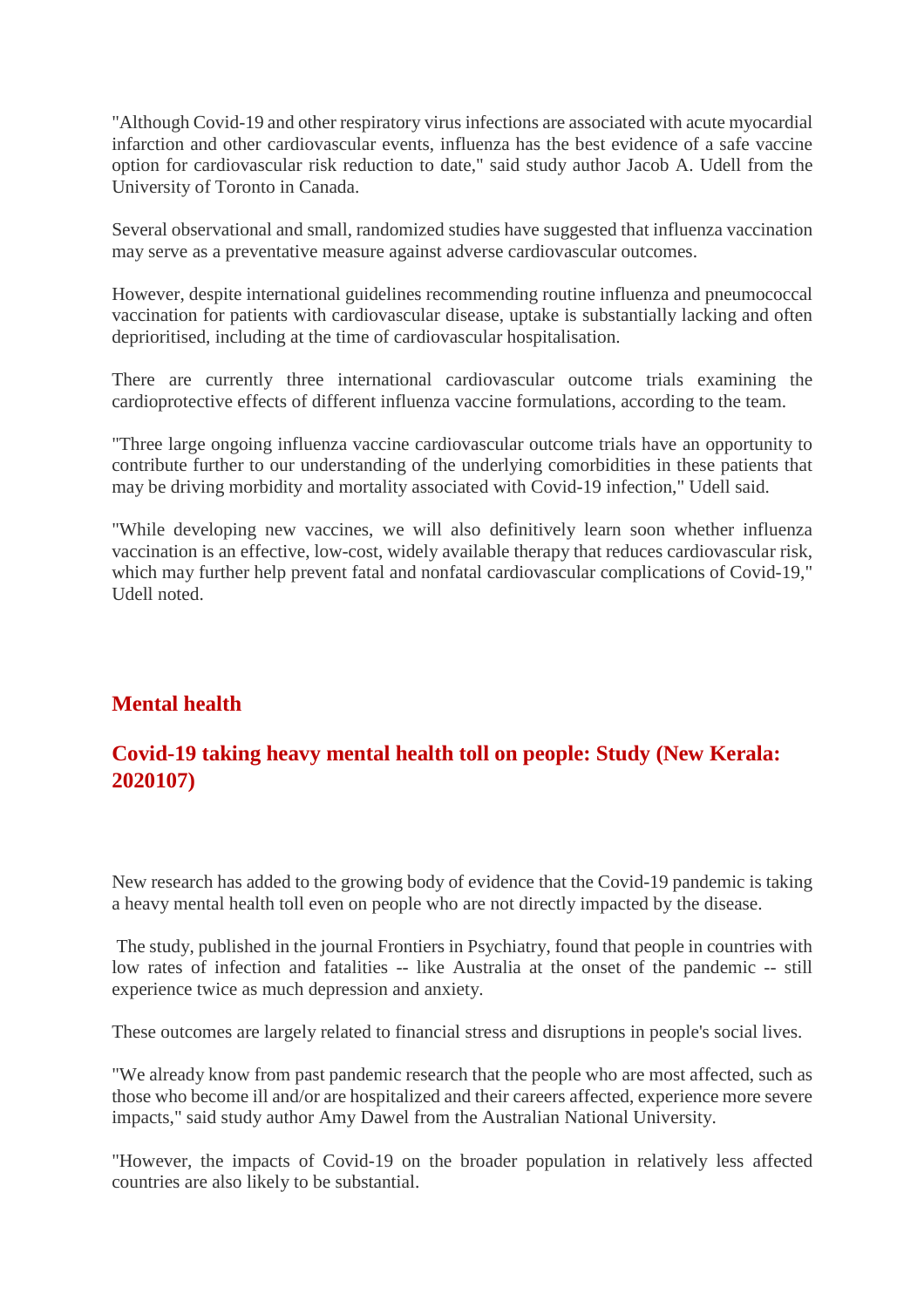"Our data show that the by-products of Covid-19 are affecting populations broadly and the concern is that countries with strong restrictions, who appear to circumvent the worst of Covid-19, may overlook the indirect impacts of the pandemic," Dawel added.

To capture a snapshot of the population's mental health just after the first Covid-19 restrictions went into effect, the research team surveyed nearly 1,300 Australian adults.

Since the survey occurred in the early stages of the pandemic, only 36 participants reported having received a Covid-19 diagnosis or having a close contact who had been diagnosed.

There were also relatively few people who had been tested, had self-isolated or who had known anyone who had any of these experiences.

Surprisingly, these cases of Covid-19 contact showed no link to mental health impact.

In contrast, financial distress and disruptions in work and social activities were significantly associated with symptoms of depression and anxiety, as well as lower psychological well being. However, working from home wasn't associated with any negative effects.

Higher rates of mental health symptoms were also found among people who were younger, identified themselves as female or who reported having a pre-existing mental health condition.

"We hope that these data highlight that the way countries manage Covid-19 is likely to impact their population's mental health, beyond those most directly affected by the disease," Dawel said.

Recently, a study published in the journal Computers in Human Behaviour found that the excessive use of social media for Covid-19 health information is related to both depression and secondary trauma.

#### **Health Care Services**

#### **Hospital safety: Tips for patients while visiting a hospital (New Kerala: 2020107)**

https://www.newkerala.com/news/2020/176849.htm

The COVID-19 pandemic continues to grip India, however the lockdown restrictions have been gradually eased up. In the past few months, patients chose to delay non-critical and elective surgeries due to the fear of infection, leaving plenty of lives in peril.

As healthcare front liners continue to battle the pandemic, hospitals are well equipped to tackle a host of other health concerns to deliver high-acuity care. From OPD's to full-fledged hospital services now resumed to normalcy, many patients are still fearful if visiting a hospital is safe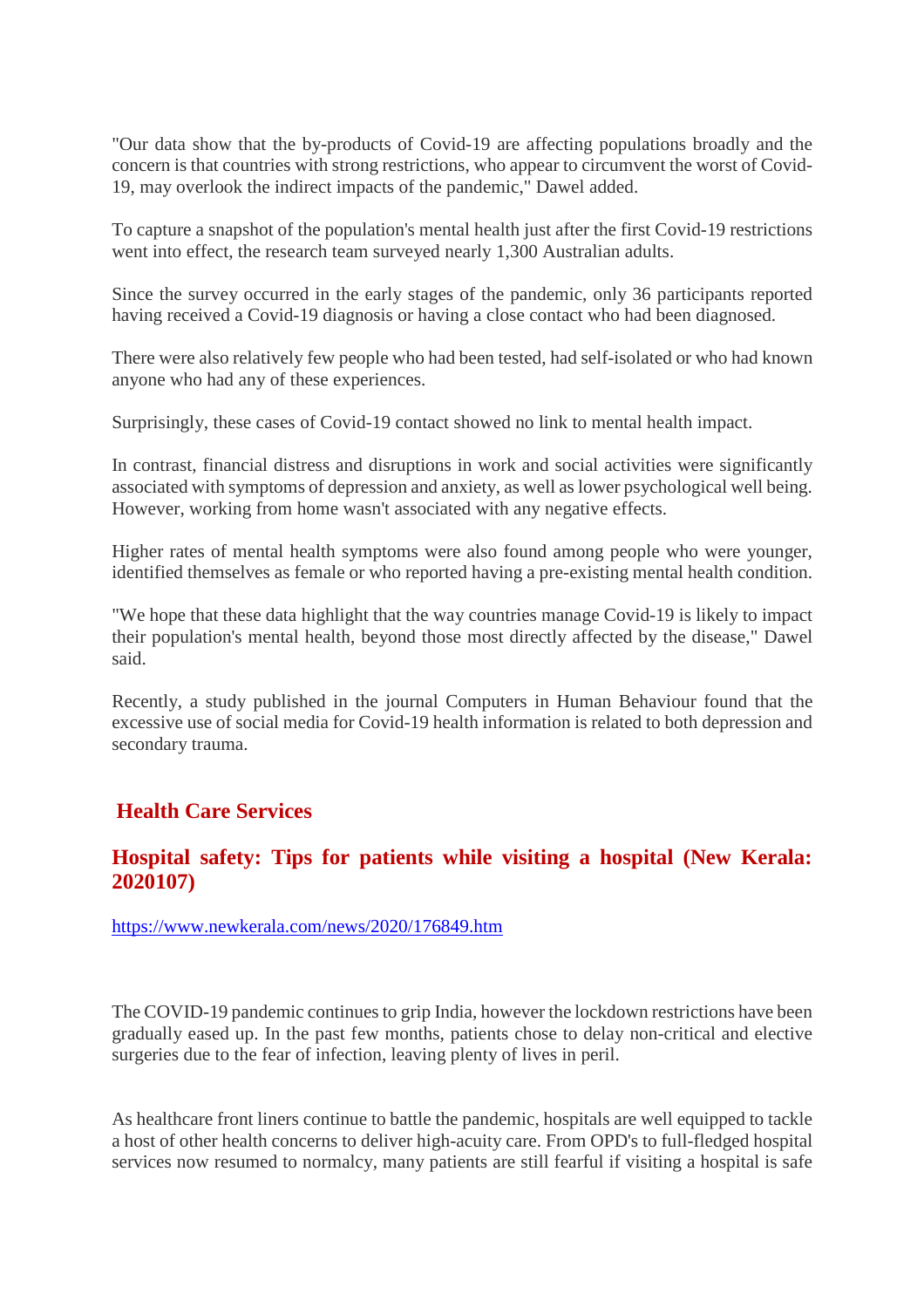or not, says Dr Anita Mathew, Senior Consultant, Physician iamp; Infectious Disease Specialist, Fortis Hospital, Mulund.

The first and foremost precaution is to maintain social distancing and safety for yourself and others in mind. Follow guidelines issued by governing bodies and medical authorities, and seek medical aid on time. Visit your doctor when necessary, avoid delaying treatment as prolonging an issue may aggravate the condition. Here are a few steps to ensure patients safety right from your doorstep to the hospital and back

Before stepping out make sure to take prior appointments with your doctor. It is strongly advised to do so to avoid queuing up; call the hospital to check if appointments are to be booked online or over the phone. Wearing a mask is mandatory, carry an alcohol-based sanitizer, gloves as well as wet wipes. It is best to carry your own bottle of water from home.

To accompany you to your appointment, it is recommended that only one other healthy person comes along to avoid overcrowding at the center. Those experiencing any symptoms of cough and cold should preferably stay indoors. Pregnant women, older adults and children should refrain from visiting a hospital unless it is of utmost urgency.

For your commute to the hospital, go by your own vehicle if you have one. If you are to take public transport, it is best to pre-book a cab/ auto rickshaw along with the person accompanying you. Make sure to sanitize your hands if you have touched any surfaces and avoid touching your face, eyes or mouth at all times while outdoors.

To pay for your transport, go cashless. Digital transactions will minimize the risk of you coming in exchange with paper money while at the hospital, the first thing you should do is ensure at least two feet space between you and another person. There could be a high possibility of you coming in contact with infected people even though hospitals have dedicated wards, it is best to practice social distancing and safety. Wash your hands with soap and water before and after meeting with your doctor.

Even though hospitals adhere to immense sanitation practices, pay attention to protocols recommended by the staff.

For your consultation, carry all necessary health documents and reports to avoid wasting your appointment time. You may write down all the details to be shared with your consultant or the questions you'd wish to ask to avoid any uncertainty or confusion. Share all information pertaining to your medical history or condition for accurate diagnosis and treatment.

If one has symptoms of fever then to go to dedicated fever clinics which is present in most of the hospitals rather than going to the routine OPD. This reduces the risk of COVID-19 to others in the event if one has it.

#### MUST-ASK QUESTIONS

Discuss the hygiene practices that you follow, at home and in a social setting, check with the doctor if you are missing a crucial hygiene practice that could help prevent contracting the COVID19 infection. Discuss the follow-up appointment, check with the doctor if you could opt for a tele/video consultation over a physical consult at the hospital.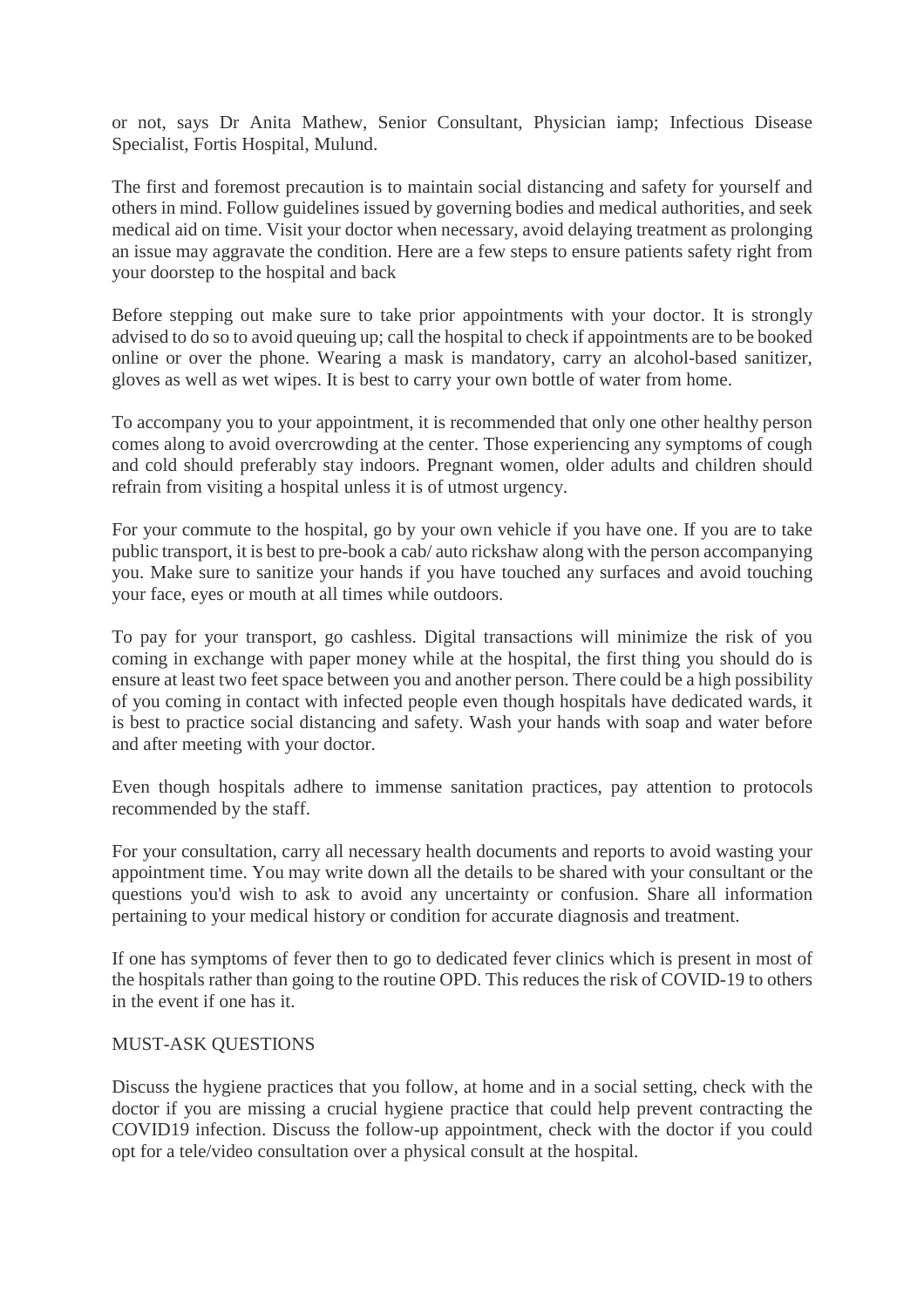#### TIPS TO FOLLOW AT THE HOSPITAL

Do not wear mask with valves, these are strictly to be avoided. Opt for a three ply homemade or store-bought mask instead. To make a payment at the hospital, cashless payments are the recommended mode of transaction.For your commute back home, follow the same steps as your commute to the hospital follow the same safety measures.Once home, take off your shoes at the door, disinfect any door knobs or surfaces you may have touched. Safely dispose off your mask, head to the bathroom and remove your clothes. Add them to warm water with detergent to wash. Take a bath with warm water using soap and scrub thoroughly

Hospitals are now allowing limited visitation, follow the guidelines and do not breach or create problems, it will only put you at risk. Also, it is important for you to not fear the virus; let your doctor be your guide. Stay cautious, stay safe.

(Siddhi Jain can be contacted at siddhi.j@ians.in)

#### **Diabetes**

#### **How diabetes can affect your eyes (New Kerala: 2020107)**

https://www.newkerala.com/news/2020/176813.htm

Glucose is an essential energy source for all living cells of the human body, which is programmed in a way wherein the glucose levels in the blood are maintained at an optimal level through various hormones.

Blood glucose levels are normally referred to as blood sugar levels in our day to day life. Diabetes is a condition wherein blood glucose levels are abnormally high. Consistently high glucose levels cause damage to various organs of the human body in the long run.

'Diabetic Retinopathy' is one such condition wherein abnormally high blood glucose or blood sugar levels cause slow, progressive and long-standing damage to the eyes.

Diabetes has now assumed the title of a silent global pandemic. With India set to become the diabetic capital of the world, the threat of visual loss due to diabetic retinopathy has gained massive proportions.

To understand how diabetes impacts the eyes, let us ?rst understand the structure of the human eye. The human eye has structures and functions roughly equivalent to those of a simple camera. Similar to the light sensitive lm of a camera, the human eye has a light-sensitive structure called the retina.

It is this retina or the light sensitive structure of the human eye that is most adversely affected by diabetes. This condition is called diabetic retinopathy or is also referred to as diabetic eye disease in common understanding.

The advent of diabetic retinopathy simply starts as the appearance of small bleeding spots or "microaneurysms" on the surface of the retina. This is the initial stage of the disease or non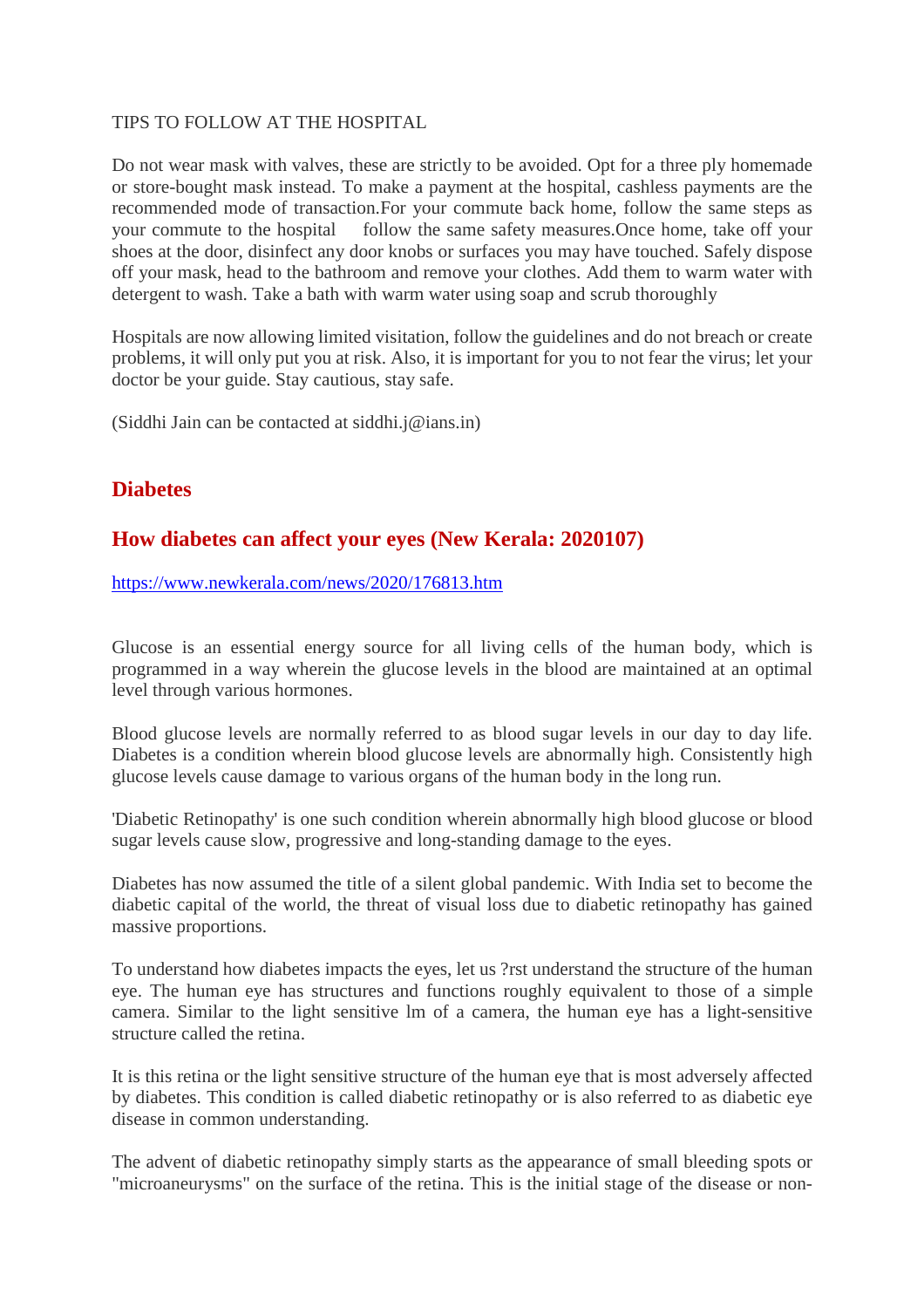proliferative diabetic retinopathy, wherein the vision remains reasonably good despite having an abnormality.

The retinal blood vessels eventually develop leaks that cause the retinal tissue to "swell up like a sponge" (also called macular edema) It is this stage wherein an individual's vision starts getting affected and prompts her to seek medical attention.

Treatments like the application of laser spots to the retina or instilling injections into the eye at this stage are very effective if instituted in time.

If the blood sugar levels continue to remain uncontrolled, the retina suffers from larger bleeding spots and blood may entirely fill up the jelly inside the eye causing a sudden loss of vision. Many patients go undetected until this stage of the disease because they miss undergoing an eye check-up while they suffer from diabetes all these years.

In the later stages of the retina starts getting crumpled and this results in a near-permanent loss of vision and blindness. Major surgery is then required to remove the blood and fix the retina back to its original position. Despite multiple major surgeries, only a few individuals may gain back their original vision.

As the diabetic eye disease progresses through the late stages, the microscopic damage to the cells of the retina leads to permanent structural and functional changes that, unfortunately, cannot be reversed.

Early detection of diabetic retinopathy and early treatment is hence, the key to preventing permanent visual loss due to diabetic eye disease.

It is strongly recommended to get a retina evaluation for every diabetic individual, at least once in a year. This retina evaluation is performed by an eye doctor who is a retina specialist and usually takes about an hour at the doctor's clinic.

Long-standing diabetes, poor blood sugar control, associated hypertension, and deranged lipid pro?les are the most important risk factors for the development and progression of diabetic eye disease. Hence, all diabetics must have regular evaluations with the physician.

#### **HIV drug**

#### **HIV drug not effective for hospitalised Covid-19 patients: Lancet (New Kerala: 2020107)**

https://www.newkerala.com/news/2020/176752.htm

The drug combination lopinavir-ritonavir is not an effective treatment for patients admitted to hospital with Covid-19, according to the results of a study published in the journal The Lancet.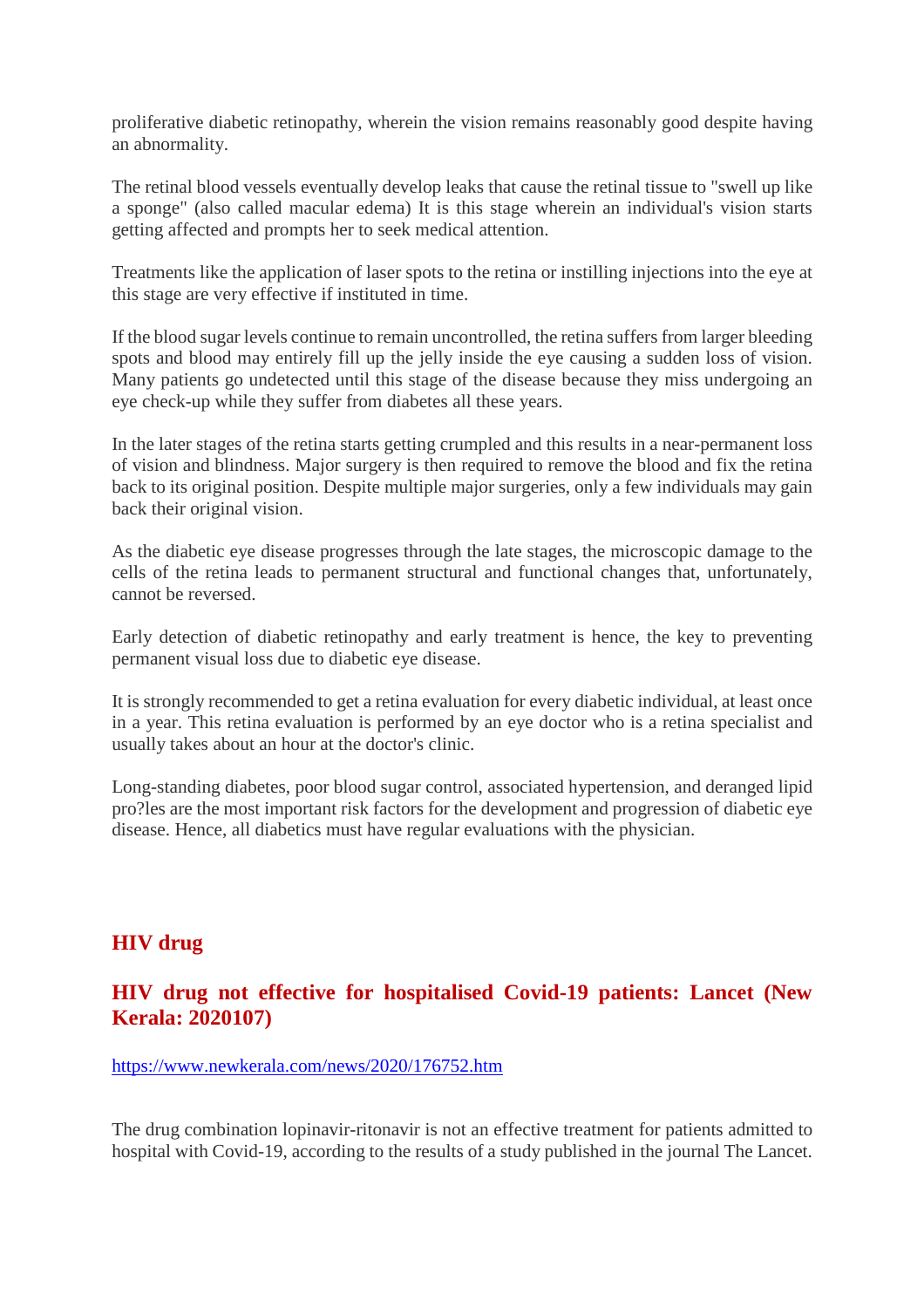Many clinical care guidelines have recommended lopinavir-ritonavir -- an antiviral medication approved to treat HIV/AIDS -- for the treatment of patients hospitalised with Covid-19. However, these guidelines should now be updated, the research team said.

The Randomised Evaluation of Covid-19 therapy (RECOVERY) trial, underway at 176 UK hospitals, is the first large-scale randomised clinical trial to report the effects of lopinavirritonavir in patients admitted to hospital with Covid-19.

"Treatment of Covid-19 with the drug combination lopinavir-ritonavir has been recommended in many countries. However, results from this trial show that it is not an effective treatment for patients admitted to hospital with Covid-19," said study author Martin Landray from the University of Oxford, UK.

"Since our preliminary results were made public on June 29, 2020, the World Health Organization has halted lopinavir-ritonavir treatment groups involved in its SOLIDARITY trial and reported that their interim results are in line with those presented here," Landray added.

According to the study, 1,616 patients in the RECOVERY trial were randomised to receive lopinavir-ritonavir while 3,424 patients received usual care alone.

Those on lopinavir-ritonavir received 400 mg of lopinavir and 100 mg of ritonavir by mouth every 12 hours for 10 days or until discharge, if sooner. The primary outcome was 28-day allcause mortality.

Findings from the trial indicate that using lopinavir-ritonavir to treat patients hospitalised with Covid-19 does not reduce deaths within 28 days of treatment beginning.

The study revealed that 23 per cent who received lopinavir-ritonavir and 22 per cent allocated to usual care died within 28 days.

"When combined with findings from an earlier, smaller trial and with the WHO interim results, this provides strong evidence that lopinavir-ritonavir is not an effective treatment for patients hospitalised with Covid-19," said study author Peter Horby from the University of Oxford.

"Whilst it is disappointing that there was no significant benefit from lopinavir-ritonavir for patients in the hospital, these findings have allowed us to focus our efforts on other promising treatments, and have informed the way in which individual patients are treated," Horby noted.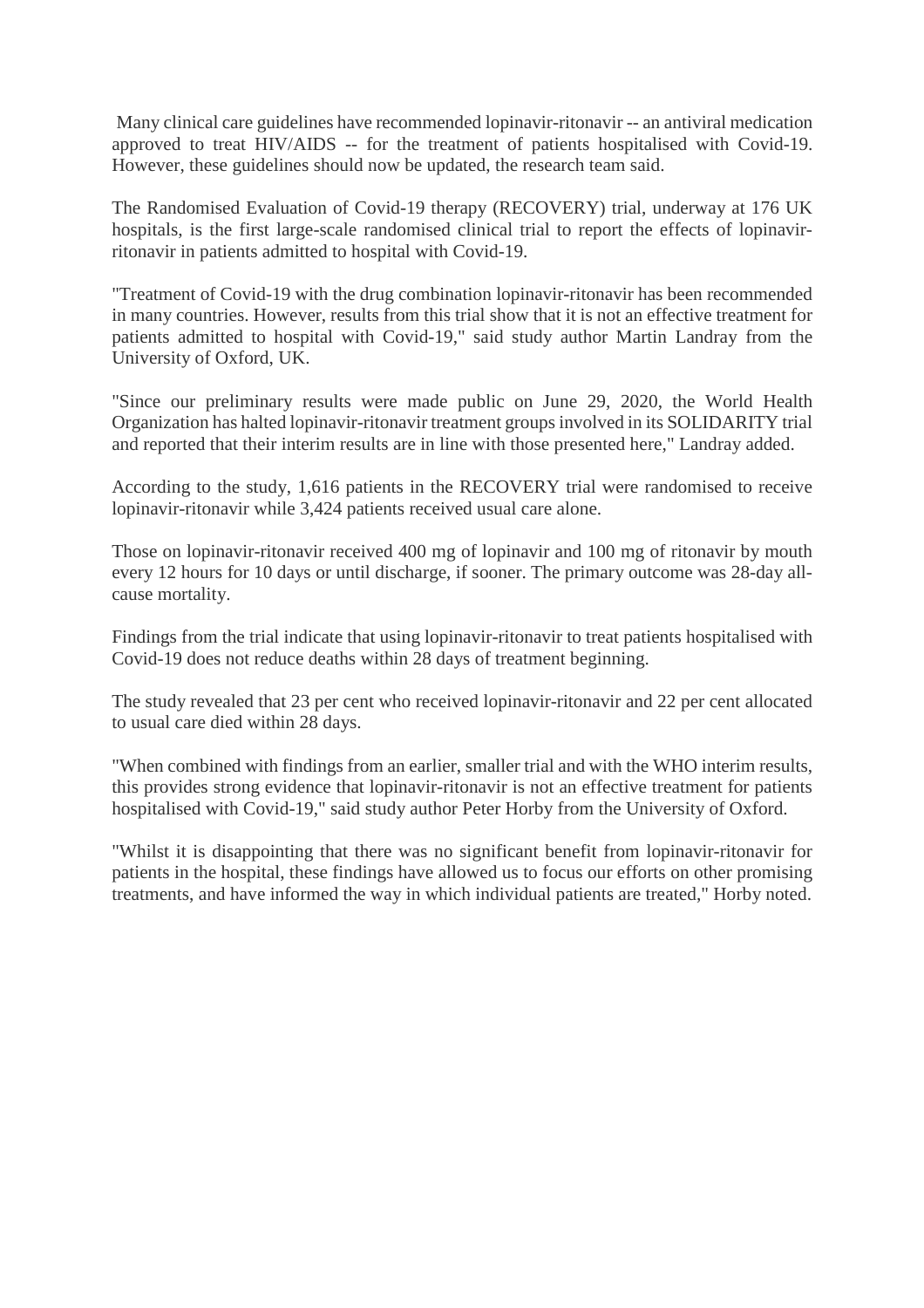#### **Coronavirus (Hindustan: 2020107)**

https://epaper.livehindustan.com/imageview\_361100\_85156180\_4\_1\_07-10- 2020 4 i 1 sf.html

## आफत : त्वचा पर नौ घंटे तक जिंदा रह सकता है वायरस

दावा नई दिल्ली | हिन्दुस्तान ब्यूरो .<br>ज्यादा समय तक जिंदा रह सकता है। इतना ही नहीं, वह परे नौ  $\begin{array}{c} \textbf{20} \\ \textbf{30} \end{array}$ घंटे किसी भी स्वस्थ व्यक्ति को संक्रमित करने की क्षमता भी रखता है। जापान के वैज्ञानिकों ने |<br>|बायरस का खात्मा अध्ययन के बाद यह दावा किया है। इसलिए समय-समय पर

हाथ धलना और शरीर की साफ सफाई रखना बेहद जरूरी है। जापान की क्योटो प्रीफेक्चरल यनिवर्सिटी

पर जिंदा रहा। ऑफ मेडिसिन के शोधकर्ताओं ने प्रयोगशाला में त्वचा पर कोरोना वायरस व इंफ्लुएंजा वायरस डालकर जांच की, जिसमें यह नई जानकारी

J. Time

 $1.8$ 80 घंटे तक ही सामान्य .<br>फीसदी अल्कोहल बर तक हा साना प<br>इंग्लुएजा ए वायरस बाले सैनेटाइजर से<br>मात्र 15 सेकेंड में निष्क्रिय हो गया। दोनों वायरस निष्क्रिय। • ताजा नतीजों से<br>संक्रमण रोकने के लिए • जबकि कोरोना वायरस चार गुना ज्यादा समय तक त्वचा रणनीति बनाने में मदद मिल सकती है।

सैनेटाइजर से मात्र 15 सेकेंड में निष्क्रिय

निकलकर सामने आई। हाथ धोना सबसे अहम : इस अध्ययन से यह भी साफ होता है कि कोरोना वायरस की महामारी के समय संक्रमण का खतरा ज्यादा .<br>आगर सोते समय आपकी<br>सांस में रुकावट आती सांस में रुकावट आती<br>है तो सावधान रहें । एक ः सारमानाः स्टान्स्<br>अध्ययन के मुताबिक, जिन<br>लोगों को भी इस तरह की समस्या आती है उन्हें कोरोना से संक्रमित<br>होने का खतरा पांच गुना ज्यादा है। जन्मदार मधुमेह, उच्च रक्तचाप और<br>ज्यादातर मधुमेह, उच्च रक्तचाप और<br>मोटापाग्रस्त लोग इस तरह की

सोते समय सांस रूके तो

हमारा हाथ धोना कितना अहम है। 20 सेकंड तक साबुन व पानी से हाथ

.<br>ग्रोने से मात्र 15 सेकेंड में वायरस .<br>फेफड़ों से जुड़ी बीमारी समेत कई<br>समस्याओं से राहत भी मिलती है। निष्क्रिय हो जाता है।

थोरेक्स मेडिकल जर्नल में रिपोर्ट प्रकाशित एक स्टडी में यह खुलासा हुआ है। मियामी यूनिवर्सिटी के शोधकर्ताओं ने स्वस्थ मनुष्यों में ऑक्साइड के स्तर में परिवर्तन से जुड़ी समस्याओं का अध्ययन किया। इसमें मास्क पहनने से पहले क्रोनिक ऑब्सटूक्टिव पल्मोनरी डिजीज से ग्रसित लोगों को भी शामिल किया गया।

राहत : ज्यादा मास्क पहनने

से फेफड़ों को नुकसान नहीं

नई दिल्ली | हिन्दुस्तान ब्यूरो

.<br>फेफड़े खराब होने के डर से अगर

आप मास्क नहीं पहन रहे तो यह खबर

आपके लिए है। ज्यादा देर तक मास्क

पहनने से भी फेफड़ों पर कोई खास

नकारात्मक असर नहीं होता।

#### **Vccine (Hindustan: 2020107)**

https://epaper.livehindustan.com/imageview\_361100\_85149002\_4\_1\_07-10- 2020\_4\_i\_1\_sf.html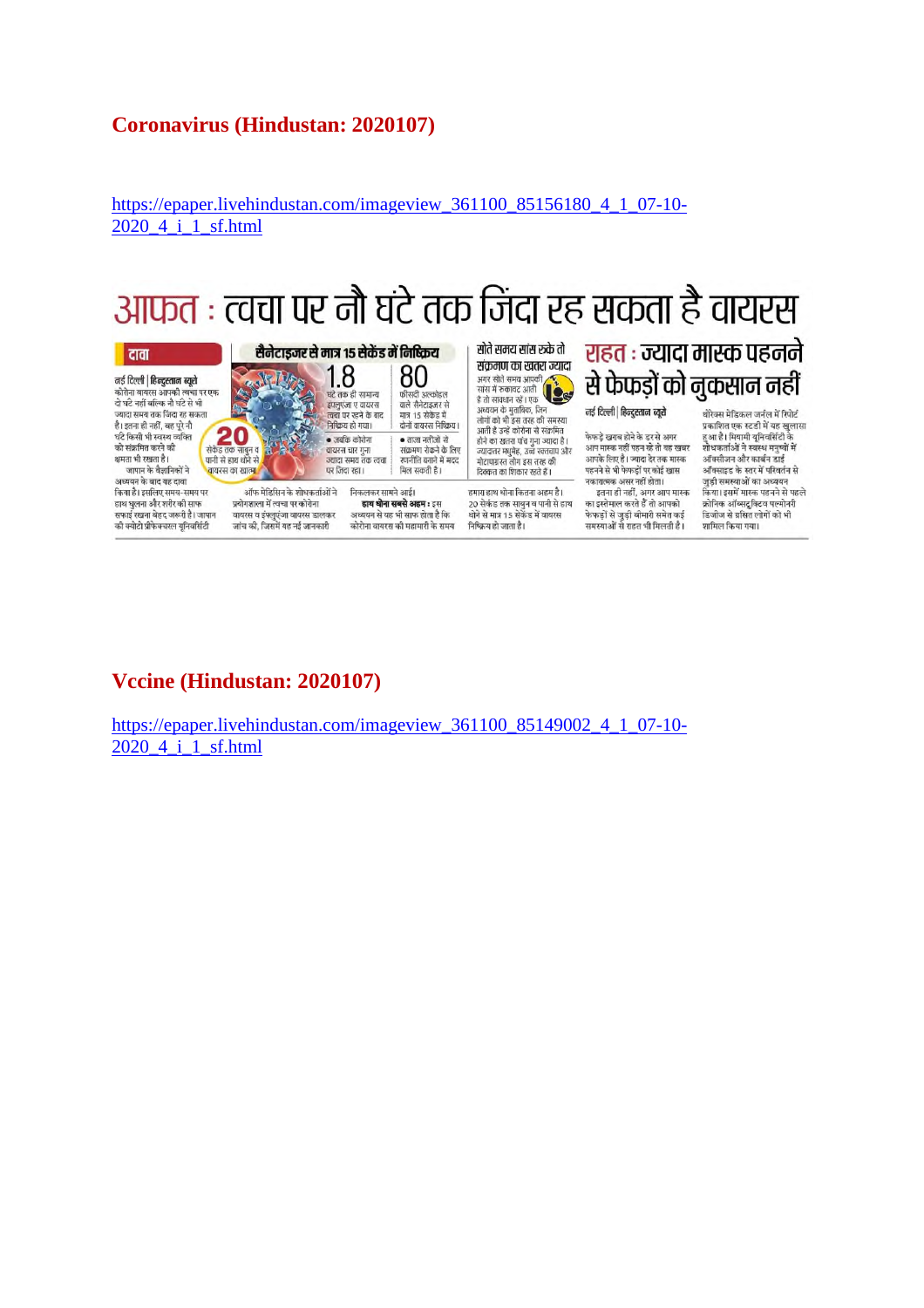# ख्रुशखबरी : साल के अंत तक आ सकता है टीका

**जिनेवा | एजेंसी** 

ਕਿਝਕ स्वास्थ्य संगठन (डब्ल्यूएचओ) के प्रमुख टेड्रोस अदनोम घेबियस ने कहा है कि कोविड-19 वैक्सीन इस साल के अंत तक तैयार हो सकती है। उन्होंने वैक्सीन के उपलब्ध होने पर समान वितरण सुनिश्चित करने के लिए सभी नेताओं के बीच एकजुटता और राजनीतिक प्रतिबद्धता का आह्वान किया।

टेड्रोस ने डब्ल्यूएचओ के कार्यकारी बोर्ड की बैठक में कहा कि हमें वैक्सीन की जरूरत होगी और आशा है कि इस वर्ष के अंत तक हमारे पास एक वैक्सीन हो सकती है। हमें इसकी उम्मीद है। विश्व स्वास्थ्य संगठन की कोवैक्स उम्मीद

- विश्व स्वास्थ्य संगठन के प्रमुख ने बैठक में जताई उम्मीद
- कहा–दुनिया में हर 10 में से एक व्यक्ति हो सकता है संक्रमित

परियोजना से दुनिया के 168 देश जुड़ चुके हैं, लेकिन अभी तक अमेरिका, रूस और चीन इस गठबंधन में शामिल नहीं हुए हैं। इसका मकसद वैक्सीन विकास, निर्माण और हर किसी तक इसकी पहुंच बनाने की है। वहीं डॉ. माइकल रेयान ने कहा कि दुनियाभर में हर 10 में से एक व्यक्ति कोरोना वायरस से संक्रमित हो सकता है।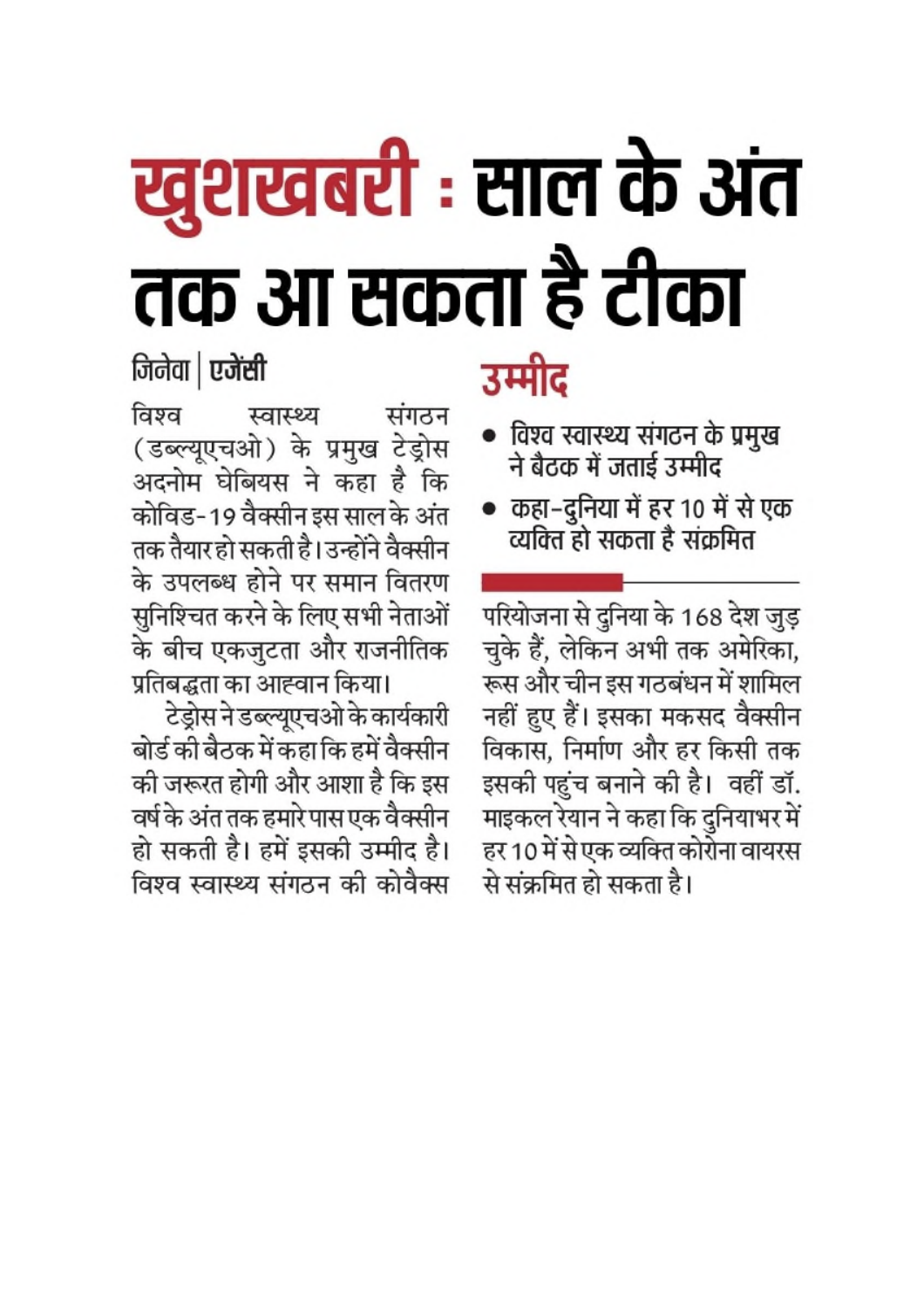#### **Ayurveda (Hindustan: 2020107)**

https://epaper.livehindustan.com/imageview\_361100\_85154320\_4\_1\_07-10-2020\_4\_i\_1\_sf.html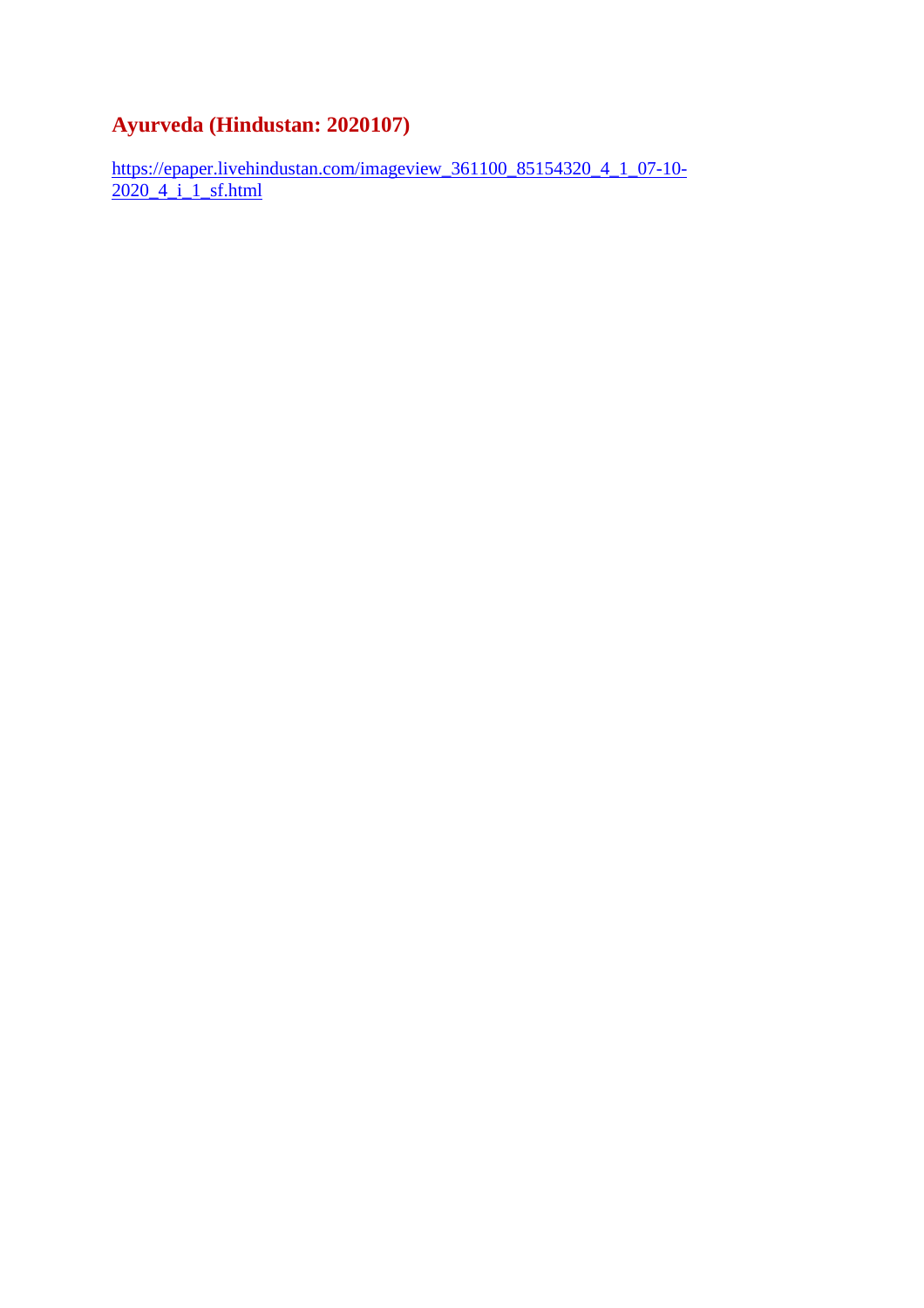# अश्वगंधा और आयुष-64 कोरोना रोकने में कारगर

## उपचार

### नई दिल्ली | एजेंसी

केंद्रीय स्वास्थ्य मंत्री हर्षवर्धन ने कोविड-19 के चिकित्सकीय प्रबंधन के लिए आयुर्वेदिक औषधियों और योग आधारित एक प्रोटोकॉल जारी किया। इसमें कोरोना वायरस संक्रमण को रोकने और हल्के लक्षणों तथा लक्षणविहीन मामलों के उपचार के लिए अश्वगंधा और आयुष-64 जैसी औषधियां शामिल हैं।

हर्षवर्धन ने आयुष मंत्री श्रीपद नाईक की मौजूदगी में कोविड-19 के प्रबंधन के लिए आयुर्वेद और योग आधारित राष्ट्रीय चिकित्सकीय प्रबंधन प्रोटोकॉल जारी किया। स्वास्थ्य मंत्री के हवाले से एक बयान में कहा गया, रोग निरोधी कदमों वाला यह प्रोटोकॉल न सिर्फ कोविड-19 के प्रबंधन में एक महत्वपूर्ण कदम है, बल्कि आधुनिक समय की समस्याओं के समाधान में पारंपरिक ज्ञान को प्रासंगिक बनाने की दिशा में भी महत्वपूर्ण कदम है। उन्होंने कहा कि दुर्भाग्य से स्वतंत्रता के बाद आयुर्वेद पर ज्यादा ध्यान नहीं दिया गया,



## कोविड प्रोटोकॉल

• लक्षणविहीन रोगियों के उपचार, बीमारी को लक्षणों तथा गंभीर स्वरूप में तब्दील होने से रोकने तथा ठीक होने की दर में सुधार के लिए गुडूची घनवटी, गुडूची और पीपली या आयुष-64।

• गुडूची और पीपली तथा आयुष–64 गोलियां हल्के लक्षण वाले कोविंड– 19 मरीजों को दी जा सकती हैं।

• दवाओं के साथ सामान्य एवं आहार संबंधी कदमों का भी पालन हो।

● मध्यम स्तर के लक्षणों से लेकर गंभीर लक्षणों वाले लोगों को उपचार विकल्पों के बारे में अवगत होना चाहिए ।

• डॉक्टर इस सूची में से अपने चिकित्सकीय निर्णय, उपयुक्तता, उपलब्धता और क्षेत्रीय प्राथमिकताओं के आधार पर दवाओं का चयन करें।